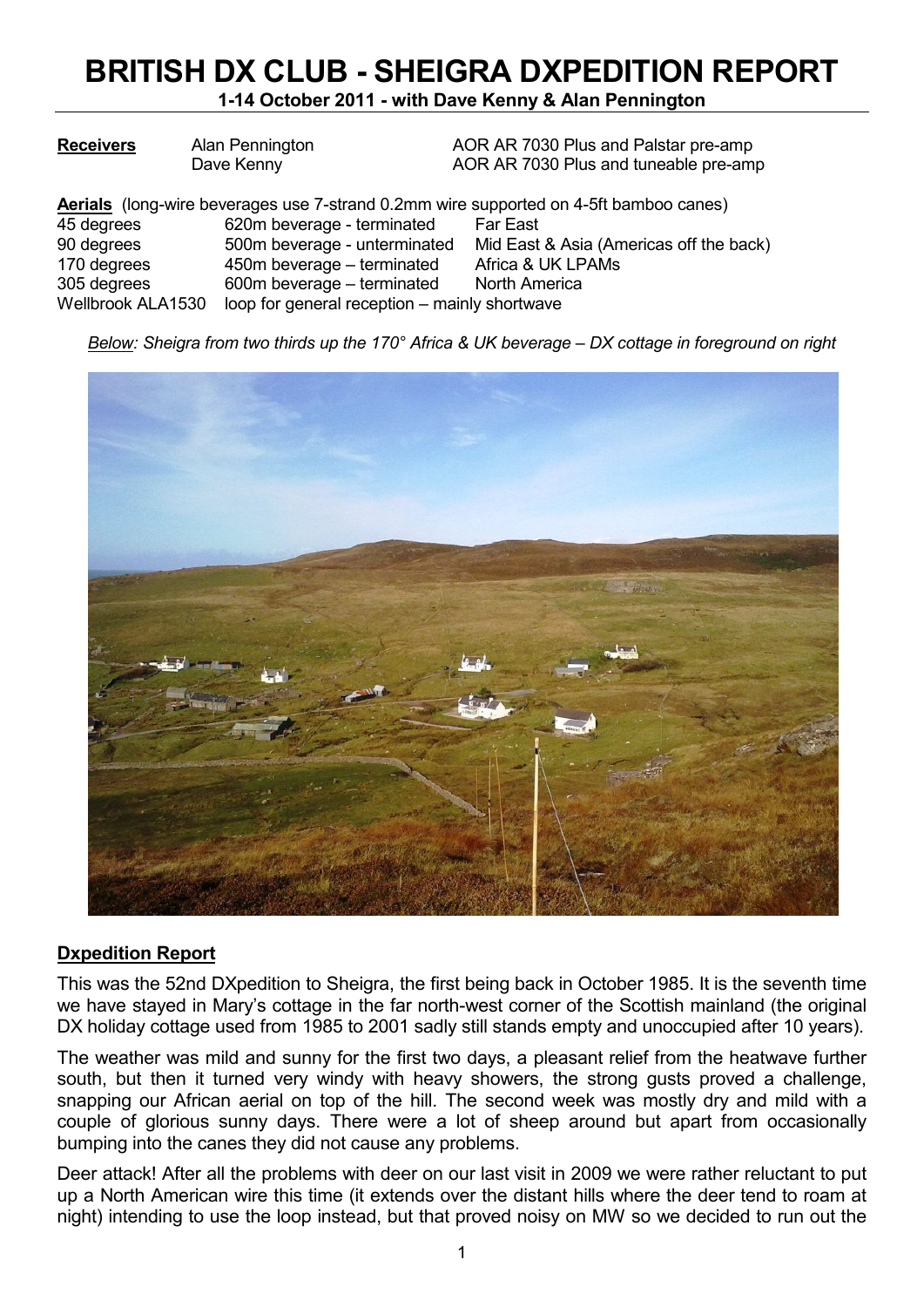beverage after all. Although reception was disappointing with a lot of electrical interference, at least no breaks – at first! But during the regular aerial inspection on the Saturday, just before dusk, we found the North American aerial completely wrecked. From about mid point it had been pulled out of at least 30 canes, with about 100m of wire missing, all the way up a steep hill and onto the hilltop. Several canes had been snapped, and when the wire was retrieved (it was still attached to the last 3 canes) it was found to have been stretched by almost 3 metres! Despite this it still worked OK when reconnected. Luckily we only had one further deer attack (on the same aerial).

We commented in 2009 on electrical interference which remains problematic. A new source of interference this year was a strong white-noise of about S7 on the signal meter affecting the North American aerial almost all of the time on both MW and SW. It completely obliterated weak signals. Because of this we often got better North American reception off the back of the Middle East wire which was electrically quiet. The African wire was also prone to electrical interference of a different sort, possibly from a distant overhead power line which it runs parallel with– albeit over 150m away.

Although conditions were initially quite poor, reception gradually improved and by the end of the first week we were starting to hear weak Trans Atlantic DX after about 2200 and plenty of signals from Asia and the Far East peaking around 1600-1800 UTC. Reception continued to improve into the second week with excellent Asia/Far East reception. We were especially pleased to hear Radio Nepal for the first time, on three frequencies. North American DX was hampered by noise on the aerials although we heard plenty of stations mostly from the east coast. The weaker signals from more western North American stations proved elusive except on the last day when there was a later fade-out (around 10.15 am local time, over an hour late than previous days) with a few Mid-West stations being logged. We had hoped to hear Latin American stations on the tropical bands but conditions were not favourable to that part of the world though we were pleased to be able to log a good number of Central and Latin American stations on medium wave off the back of the Middle East aerial. Not much was logged from Africa but a definite highlight was GRTS Gambia on 648 kHz thanks to the frequency now having been vacated by BBC World Service. Curiously it was also heard best on the Middle East aerial, which helped null out Spain.



*Above: Looking south from the North American beverage – Arkle & Foinhaven on the skyline.*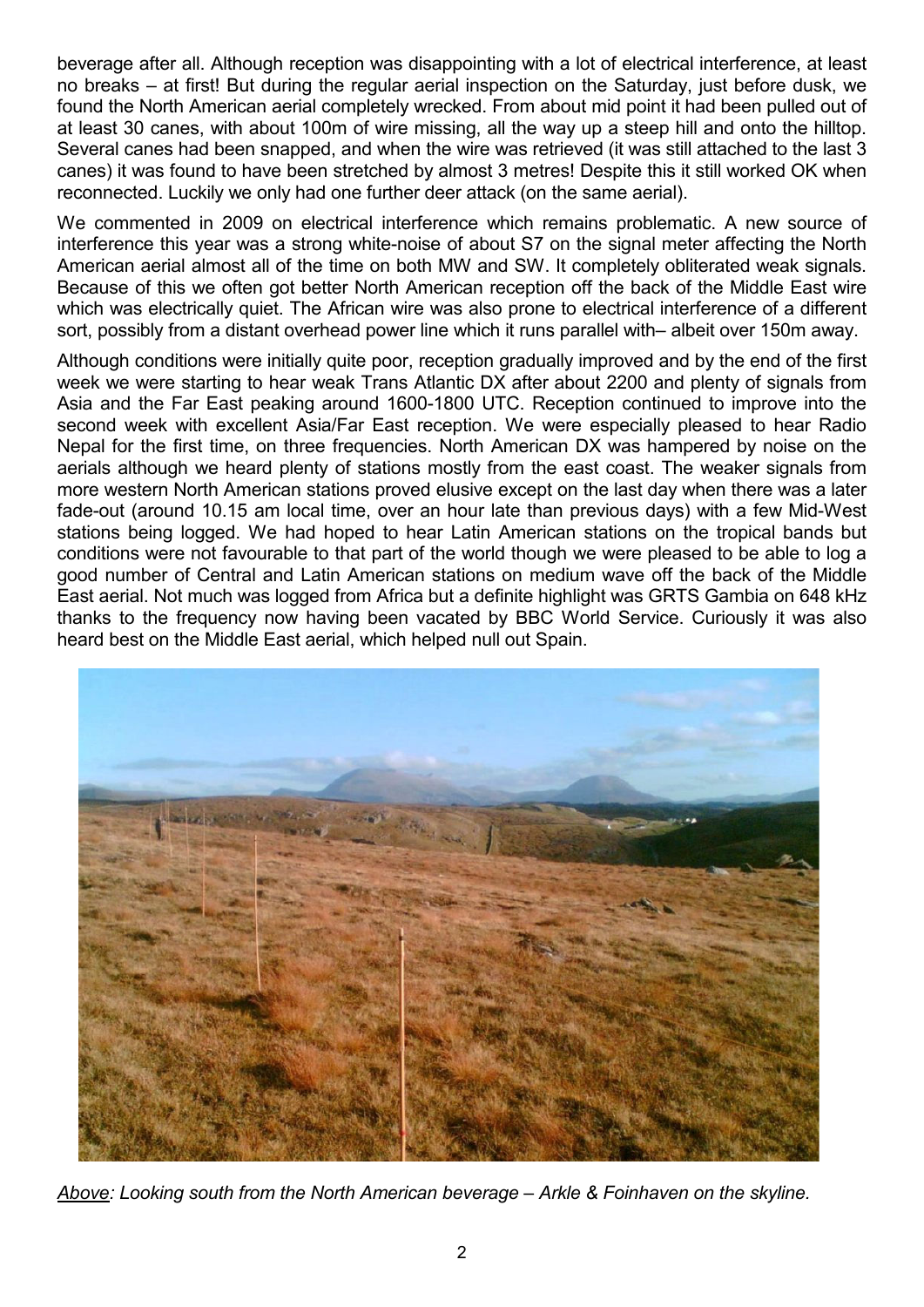Of course, our listening over the two weeks also included shortwave and a selection of these logs are included separately below.

#### **Notable mediumwave loggings or possible Sheigra Firsts are highlighted in bold below**.

### **AFRICA**

1550 1840 01/10 Nat R RASD, Rabouni local W Sahara desert songs.

#### **ASIA / MIDDLE EAST**

| 540  | 2150 | 06/10 | IRIB Mashhad, Iran             |
|------|------|-------|--------------------------------|
| 558  | 1645 | 02/10 | IRIB R Farhang, Gheslah, Iran  |
| 558  | 1700 | 10/10 | Xinjiang PBS, Hutubi, China    |
| 576  | 1717 | 10/10 | R Nepal, Surketh, Nepal        |
| 585  | 1635 | 02/10 | IRIB R.Quran, Tehran, Iran     |
| 585  | 1707 | 09/10 | AIR Nagpur, India              |
| 594  | 1705 | 10/10 | Xizang PBS, Lhasa, Tibet       |
| 594  | 1920 | 01/10 | IRIB Shiraz, Iran              |
| 612  | 1717 | 09/10 | AIR Indore, India              |
| 648  | 1706 | 03/10 | AIR Indore, India              |
| 648  | 1717 | 10/10 | R Nepal, Pokhara, Nepal        |
| 648  | 1713 | 12/10 | R Nepal, Pokhara, Nepal        |
| 666  | 2154 | 06/10 | <b>IRIB Shushtar, Iran</b>     |
| 720  | 1730 | 09/10 | IRIB (2 sites listed), Iran    |
| 738  | 1722 | 09/10 | AIR Hyderabad, India           |
| 738  | 1726 | 09/10 | Xinjiang PBS, China            |
| 765  | 2120 | 02/10 | <b>IRIB Shahr-e Kord, Iran</b> |
| 765  | 1721 | 09/10 | AIR Shimla, India              |
| 792  | 1705 | 06/10 | AIR Pune, India (pres)         |
| 792  | 1710 | 10/10 | R Nepal, Kathmandu, Nepal      |
| 819  | 1716 | 06/10 | AIR New Delhi A, India         |
| 837  | 1909 | 08/10 | IRIB Habibabad, Iran           |
| 864  | 1740 | 03/10 | TWR via Gavar, Armenia         |
| 882  | 1611 | 12/10 | AIR Imphal, India              |
| 891  | 1657 | 06/10 | R Thailand, Nong Khae (pres)   |
| 900  | 2217 | 02/10 | <b>IRIB Tehran, Iran</b>       |
| 900  | 1720 | 09/10 | AIR Kadapa, India              |
| 918  | 1706 | 06/10 | AIR Suratgarh, India           |
| 918  | 1749 | 06/10 | <b>IRIB Jiroft, Iran</b>       |
| 936  | 1720 | 03/10 | IRIB Urumiyeh, Iran            |
| 981  | 1617 | 12/10 | CNR 1 (2 sites), China         |
| 981  | 1702 | 09/10 | IRIB Hamadan, Iran             |
| 981  | 1705 | 09/10 | AIR Raipur, India              |
| 1026 | 1717 | 03/10 | <b>IRIB Tabriz, Iran</b>       |
| 1062 | 1715 | 03/10 | IRIB Kerman, Iran              |
| 1071 | 2115 | 02/10 | IRIB R Ma'aref, Qom, Iran      |
| 1080 | 1740 | 06/10 | IRIB Mahshahr, Iran            |
| 1098 | 1700 | 11/10 | R Taiwan Int, Kouhu, Taiwan    |
| 1098 | 2155 | 04/10 | <b>CNR11, Beijing</b>          |
| 1116 | 1612 | 04/10 | IRIB Ardekan, Iran             |
| 1134 | 1610 | 04/10 | IRIB Bojnurd, Iran             |
| 1170 | 1636 | 11/10 | VOA, Poro, Philippines         |
| 1188 | 2130 | 03/10 | IRIB, Tehran, Iran             |
| 1206 | 1725 | 09/10 | <b>AIR Bhawanipatna</b>        |
| 1224 | 1613 | 04/10 | IRIB (site?), Iran             |
| 1224 | 1740 | 06/10 | IRIB Kerman, Iran              |
| 1260 | 2256 | 06/10 | BSKSA Dammam, Saudi Arabia     |

648 2228 04/10 **GRTS, Banjul, Gambia** End of nx bulletin, item about Gambia airline, distorted audio. Heard briefly over co-ch stns. 927 2155 03/10 RTA Timimoun, Algeria Studio discussion FF (local?), 2200 RTA nx AA

> $R$  Iran in Farsi – phone discussion // 1503 etc Cultural style discussion, ID YL "Radyo Farhang" Uighur Svc // 7205. ID, fanfare, nx **576 1717 10/10 R Nepal, Surketh, Nepal YL nx Nepali // 648, 792. s/off 1720**  Tlk in Farsi, Koran recitations, "Radyo Quran" ID Indian mx //4810 (over Dumfries, co-ch Iran) **Tibetan svc // 4905. 4920 etc. YL, Tibetan mx** YL in Farsi, mx // 1467 etc mx // 585, 4810. slow Indian mx //4810. Nx in EE @ 1730. **648 1717 10/10 R Nepal, Pokhara, Nepal YL nx Nepali // 792, 576. s/off 1720**  music, 1715: 4x time pips, OM in Nepali R Iran discussion in Farsi // 1503 etc R Iran in Farsi // 1503 etc. sitar concert // 1566 etc CC comedy // 5960. ID 1730 **765 2120 02/10 IRIB Shahr-e Kord, Iran R Iran // 900, 1503 etc**  *<u>Sitar music // 1566 etc</u>* Indian music co-ch BBC N Ireland. **ID"Yo Radio Nepal Ho", nx // 576 648. s/off 1720** Indian songs. Not audible at 1730 recheck.  $R$  Iran – YL in Farsi // 1503 TWR interval signal just audible under France Indian songs // 4775 kHz (under BBC) YL in Thai. 1700: tones, sung anthem. 1702 off 0M/YL soft talk in Farsi "Radio Iran" ID Sitar music // 1566 etc Sitar music, AIR ID at 1730 **918 1749 06/10 IRIB Jiroft, Iran R Iran in Farsi // 1503 etc**  R Iran in Farsi // 1503 etc CC YL, light music //4800 kHz. R Iran ID "Radyio Iran", light mx Sitar concert // 1566, 5010 etc R Iran, Farsi talk // 1503 etc Farsi talk // 1503 etc Religious talk in Farsi, Koran VIRI Arabic sce // 1224, ID "Huna Tehran". Talk CC // 7385, 11665. Fanfare, closed 1705 **1098 2155 04/10 CNR11, Beijing CC // 6010, 7360, 9480 (Taiwan off at this time)**  R Iran –mx, Farsi talk // 1503 etc **1134 1610 04/10 IRIB Bojnurd, Iran R Iran in Farsi // 1503 etc**  VOA Special English // 13570 etc. EE Nx Farsi to 2135 then light orchestral mx **1206 1725 09/10 AIR Bhawanipatna Indian song, EE nx to 1735**  R Iran // 1503, 1116 etc (NB not ext svc) VIRI Arabic Sce // 1080 (+R Iran underneath) a Main px in AA  $\text{/}$  1521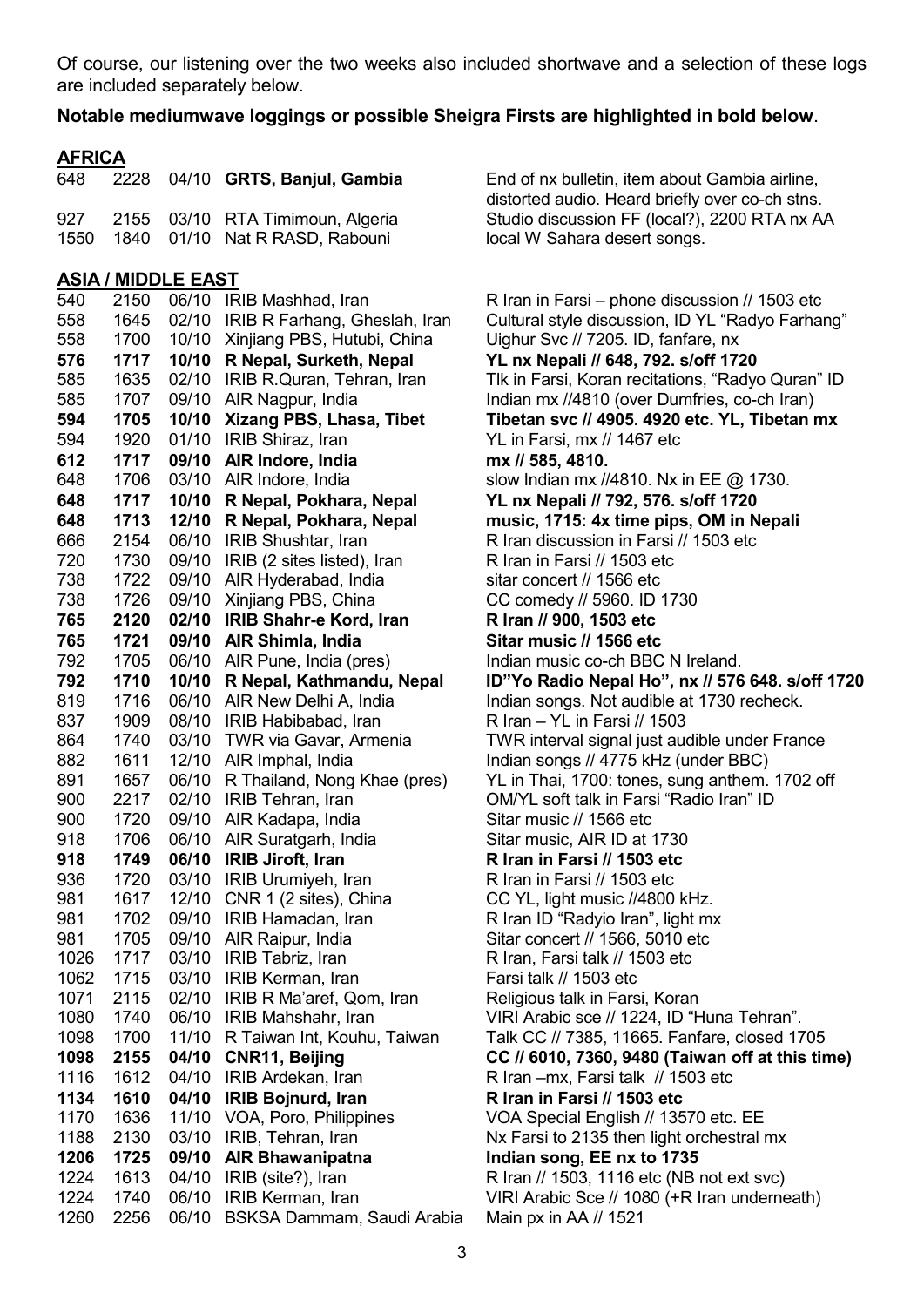| 1278 | 1636        |       | 13/10 IRIB Kermanshah, Iran         | Nx(?) in Farsi // 1503                                                       |
|------|-------------|-------|-------------------------------------|------------------------------------------------------------------------------|
| 1287 | 1728        |       | 10/10 Kyrgyz R, Bishkek, Kyrgyzstan | Kyrgyz mx // 4010. YL nx(?) 1730                                             |
| 1296 | 1600        |       | 09/10 VOA, Kabul, Afghanistan       | Tlk Pashto ID "Radyio Ashna Sedaye Amerika"                                  |
| 1314 | 2123        |       | 02/10 R Farda, Al Dahbbaya, UAE     | YL Farsi // 1575                                                             |
| 1332 | 1703        | 03/10 | IRIB Tehran, Iran                   | Nx Farsi. R Iran ID 1706                                                     |
| 1359 | 1613        |       | 04/10 CNR1 multi-site, China        | YL in CC //4800 kHz                                                          |
| 1377 | 2240        |       | 11/10 CNR1, Yinyang, Henan, China   | CC talk // 4800 etc                                                          |
| 1449 | 1700        |       | 03/10 IRIB Bandar-e Torkamen, Iran  | VIRI ext svc in Turkmen - ID, chimes                                         |
| 1467 | 1442        |       | 13/10 TWR via Bishkek, Kyrgyzstan   | TWR Int Sig, s/on in $EE - G$ ospel px                                       |
| 1467 | 2108        | 02/10 | IRIB Qom (Alborz), Iran             | YL Farsi, Persian mx // 1503 etc                                             |
| 1476 | 1550        | 12/10 | R Thailand, Lamphun                 | Talk in Thai, Royal Anthem 1600, then childrens px                           |
|      | 1476.2 1735 |       | 09/10 IRIB Marivan, Iran            | R Iran talk in Farsi // 1503.                                                |
| 1494 | 1610        |       | 11/10 Xinjiang PBS, China           | Chinese // 5960, 738                                                         |
| 1503 | 2106        | 02/10 | IRIB Bueshehr, Iran                 | Talk in Farsi // 1512                                                        |
| 1512 | 2107        |       | 02/10 IRIB Ardabil, Iran            | Talk in Farsi, Persian mx // 1503                                            |
| 1521 | 1835        |       | 03/10 CRI, Urumqi, China            | CRI Russian // 9535                                                          |
| 1539 | 2100        |       |                                     | 02/10 R Aap Ki Dunya, Dhabbaya, UAE VOA nx EE, Urdu ID 2105; same 2200 04/10 |
| 1539 | 1628        | 04/10 | CNR1 (site?), China                 | CC // 4800 etc                                                               |
| 1539 | 2309        | 04/10 | IRIB Gorgan, Iran                   | Iranian singing // 1503, 1512 etc                                            |
| 1548 | 2205        | 04/10 | R Sawa via Kuwait                   | AA mx, 2215 ID, nx AA                                                        |
| 1557 | 1655        | 03/10 | IRIB Zabol, Iran                    | R Iran - talk Farsi // $1503$                                                |
| 1557 | 1536        | 11/10 | Family R, Kouhu, Taiwan             | Harold Camping – back after "terrible time" EE                               |
| 1566 | 1650        | 03/01 | AIR Nagpur, India                   | Sitar mx // 9470                                                             |
| 1566 | 1735        | 10/10 | HLAZ, Jeju, South Korea             | FEBC EE language lesson EE/CC. ID 1755                                       |
| 1575 | 1600        |       | 06/10 VOA, Ayutthaya, Thailand      | VOA Bengali service - ID                                                     |
| 1575 | 2125        | 02/10 | R Farda, Al Dhabbaya, UAE           | YL Farsi // 1314                                                             |
| 1584 | 2311        | 04/10 | IRIB Maku, Iran                     | Iranian singing // 1503, 1512 etc                                            |

**NORTH AMERICA**

| 540<br>0704<br>04/10<br><b>CBT</b><br><b>Grand Falls</b><br><b>NL</b><br>"CBC Radio 1" ID co-ch WFLF<br>12/10<br><b>WQAM</b><br>560<br>0728<br>FL.<br>sports, "only heard right here on 560 QAM"<br>Miami<br>0758<br>07/10<br><b>WGAN</b><br>560<br>Portland<br><b>ME</b><br>promos from wgan.com, ad for SW radio (!)<br><b>WMCA</b><br>570<br>0757<br>09/10<br>New York<br><b>NY</b><br>ads, promo mentions wmca.com<br>570<br>2145<br>13/10<br><b>CFCB</b><br>Corner Brook<br><b>NL</b><br>"CFCB is celebrating the big 5-0, 5-70 CFCB"<br>580<br>0625<br>14/10<br><b>CFRA</b><br>ON<br>"CFRA's prize of your lifenews talk 5-80 CFRA"<br>Ottawa<br><b>VOCM</b><br>590<br>2152<br>02/10<br>"5-90 VOCM, concert promo, "Openline"<br>St John's<br><b>NL</b><br><b>CBNA</b><br>600<br>0748<br>03/10<br>CBC R1 - overnight relay R Australia // 640<br>NL<br>St Anthony<br>610<br>0738<br>05/10<br><b>WIOD</b><br>FL.<br>ads, promo for wiod.com, talk show<br>Miami<br>620<br>0745<br>04/10<br><b>CKTM</b><br>VOCM ads, C&W mx // 590<br><b>Grand Falls</b><br><b>NL</b><br>2221<br>02/10<br><b>CBN</b><br><b>NS</b><br>640<br>CBC R1 - As it Happens // 9625<br>Sydney<br>650<br>2313<br>08/10<br><b>CKGA</b><br><b>NL</b><br>C&W, VOCM IDs // 590<br>Gander<br>660<br>0722<br>12/10<br><b>WFAN</b><br><b>NY</b><br>"The Fan, Sports Radio 66, WFAN New York"<br>New York<br>680<br>11/10<br>0750<br><b>CFTR</b><br>'680 Newstime', traffic, wx "in downtown Toronto"<br>Toronto<br><b>ON</b><br>700<br>0631<br>14/10<br><b>WLW</b><br>OH<br>"700 wlw.com" promo, phone-in<br>Cincinnati<br>2153<br><b>CKVO</b><br>710<br>02/10<br><b>NL</b><br>VOCM ads // 590<br>Clarenville<br>730<br>0738<br>09/10<br><b>CKAC</b><br>QC<br>Montreal<br>FF traffic reports, Montreal wx.<br><b>CHCM</b><br>2225<br>02/10<br>740<br>Marystown<br><b>NL</b><br><b>VOCM // 590</b><br>750<br>2156<br>02/10<br><b>CBGY</b><br><b>NL</b><br>CBC R1 // 1400<br>Bonavista Bay<br>0705<br>13/10<br>760<br><b>WJR</b><br>MI<br>Detroit<br>'the Gt. Voice of the Gt. Lakes, Newstalk 760 WJR'<br>770<br>0758<br>11/10<br><b>WABC</b><br>New York<br>NY<br>"Red Eye Radio" "News 77 WABC"<br>2355<br>08/10<br>790<br><b>WAXY</b><br>South Miami<br>FL.<br>WAXY ID, "The Ticket"<br>800<br>2157<br>02/10<br><b>VOWR</b><br>St John's<br><b>NL</b><br>church svce. "St John's  council of churches"<br>13/10<br><b>CJVA</b><br>810<br>0720<br><b>NB</b><br>FF wx, ID "CJVA radio" (under BBC R Scotland!)<br>Caraquet<br>820<br>0006<br>13/10<br><b>WNYC</b><br>New York<br><b>NY</b><br>news report "WNYC"<br>0725<br>11/10<br><b>WCRN</b><br>830<br>MA<br>Midnight Radio Network, wcrn.com ID @ 1733<br>Worcester<br>840<br>0734<br>12/10<br><b>WHAS</b><br><b>KY</b><br>'News Radio 84 WHAS traffic & weather on the 4s'<br>Louisville<br>850<br>0723<br>05/10<br><b>WFTL</b><br>West Palm Beach FL<br>'phone-in. "call 850 WFTL"<br>850<br>0741<br>12/10<br>WEEI<br>МA<br>Boston smoke-free homes 'promotion code WEEI'<br><b>Boston</b> | 540 | 0700 | 04/10 | <b>WFLF</b> | Pine Hills, Orlando FL | Nx, ID "540 WFLA540WFLA.com" |
|----------------------------------------------------------------------------------------------------------------------------------------------------------------------------------------------------------------------------------------------------------------------------------------------------------------------------------------------------------------------------------------------------------------------------------------------------------------------------------------------------------------------------------------------------------------------------------------------------------------------------------------------------------------------------------------------------------------------------------------------------------------------------------------------------------------------------------------------------------------------------------------------------------------------------------------------------------------------------------------------------------------------------------------------------------------------------------------------------------------------------------------------------------------------------------------------------------------------------------------------------------------------------------------------------------------------------------------------------------------------------------------------------------------------------------------------------------------------------------------------------------------------------------------------------------------------------------------------------------------------------------------------------------------------------------------------------------------------------------------------------------------------------------------------------------------------------------------------------------------------------------------------------------------------------------------------------------------------------------------------------------------------------------------------------------------------------------------------------------------------------------------------------------------------------------------------------------------------------------------------------------------------------------------------------------------------------------------------------------------------------------------------------------------------------------------------------------------------------------------------------------------------------------------------------------------------------------------------------------------------------------------------------------------------------------------------------------------------------------------------------------------------------------------------------------------------------------------------------------------------------------------------------------------------------------------------------------------------------------------------------------------------|-----|------|-------|-------------|------------------------|------------------------------|
|                                                                                                                                                                                                                                                                                                                                                                                                                                                                                                                                                                                                                                                                                                                                                                                                                                                                                                                                                                                                                                                                                                                                                                                                                                                                                                                                                                                                                                                                                                                                                                                                                                                                                                                                                                                                                                                                                                                                                                                                                                                                                                                                                                                                                                                                                                                                                                                                                                                                                                                                                                                                                                                                                                                                                                                                                                                                                                                                                                                                                      |     |      |       |             |                        |                              |
|                                                                                                                                                                                                                                                                                                                                                                                                                                                                                                                                                                                                                                                                                                                                                                                                                                                                                                                                                                                                                                                                                                                                                                                                                                                                                                                                                                                                                                                                                                                                                                                                                                                                                                                                                                                                                                                                                                                                                                                                                                                                                                                                                                                                                                                                                                                                                                                                                                                                                                                                                                                                                                                                                                                                                                                                                                                                                                                                                                                                                      |     |      |       |             |                        |                              |
|                                                                                                                                                                                                                                                                                                                                                                                                                                                                                                                                                                                                                                                                                                                                                                                                                                                                                                                                                                                                                                                                                                                                                                                                                                                                                                                                                                                                                                                                                                                                                                                                                                                                                                                                                                                                                                                                                                                                                                                                                                                                                                                                                                                                                                                                                                                                                                                                                                                                                                                                                                                                                                                                                                                                                                                                                                                                                                                                                                                                                      |     |      |       |             |                        |                              |
|                                                                                                                                                                                                                                                                                                                                                                                                                                                                                                                                                                                                                                                                                                                                                                                                                                                                                                                                                                                                                                                                                                                                                                                                                                                                                                                                                                                                                                                                                                                                                                                                                                                                                                                                                                                                                                                                                                                                                                                                                                                                                                                                                                                                                                                                                                                                                                                                                                                                                                                                                                                                                                                                                                                                                                                                                                                                                                                                                                                                                      |     |      |       |             |                        |                              |
|                                                                                                                                                                                                                                                                                                                                                                                                                                                                                                                                                                                                                                                                                                                                                                                                                                                                                                                                                                                                                                                                                                                                                                                                                                                                                                                                                                                                                                                                                                                                                                                                                                                                                                                                                                                                                                                                                                                                                                                                                                                                                                                                                                                                                                                                                                                                                                                                                                                                                                                                                                                                                                                                                                                                                                                                                                                                                                                                                                                                                      |     |      |       |             |                        |                              |
|                                                                                                                                                                                                                                                                                                                                                                                                                                                                                                                                                                                                                                                                                                                                                                                                                                                                                                                                                                                                                                                                                                                                                                                                                                                                                                                                                                                                                                                                                                                                                                                                                                                                                                                                                                                                                                                                                                                                                                                                                                                                                                                                                                                                                                                                                                                                                                                                                                                                                                                                                                                                                                                                                                                                                                                                                                                                                                                                                                                                                      |     |      |       |             |                        |                              |
|                                                                                                                                                                                                                                                                                                                                                                                                                                                                                                                                                                                                                                                                                                                                                                                                                                                                                                                                                                                                                                                                                                                                                                                                                                                                                                                                                                                                                                                                                                                                                                                                                                                                                                                                                                                                                                                                                                                                                                                                                                                                                                                                                                                                                                                                                                                                                                                                                                                                                                                                                                                                                                                                                                                                                                                                                                                                                                                                                                                                                      |     |      |       |             |                        |                              |
|                                                                                                                                                                                                                                                                                                                                                                                                                                                                                                                                                                                                                                                                                                                                                                                                                                                                                                                                                                                                                                                                                                                                                                                                                                                                                                                                                                                                                                                                                                                                                                                                                                                                                                                                                                                                                                                                                                                                                                                                                                                                                                                                                                                                                                                                                                                                                                                                                                                                                                                                                                                                                                                                                                                                                                                                                                                                                                                                                                                                                      |     |      |       |             |                        |                              |
|                                                                                                                                                                                                                                                                                                                                                                                                                                                                                                                                                                                                                                                                                                                                                                                                                                                                                                                                                                                                                                                                                                                                                                                                                                                                                                                                                                                                                                                                                                                                                                                                                                                                                                                                                                                                                                                                                                                                                                                                                                                                                                                                                                                                                                                                                                                                                                                                                                                                                                                                                                                                                                                                                                                                                                                                                                                                                                                                                                                                                      |     |      |       |             |                        |                              |
|                                                                                                                                                                                                                                                                                                                                                                                                                                                                                                                                                                                                                                                                                                                                                                                                                                                                                                                                                                                                                                                                                                                                                                                                                                                                                                                                                                                                                                                                                                                                                                                                                                                                                                                                                                                                                                                                                                                                                                                                                                                                                                                                                                                                                                                                                                                                                                                                                                                                                                                                                                                                                                                                                                                                                                                                                                                                                                                                                                                                                      |     |      |       |             |                        |                              |
|                                                                                                                                                                                                                                                                                                                                                                                                                                                                                                                                                                                                                                                                                                                                                                                                                                                                                                                                                                                                                                                                                                                                                                                                                                                                                                                                                                                                                                                                                                                                                                                                                                                                                                                                                                                                                                                                                                                                                                                                                                                                                                                                                                                                                                                                                                                                                                                                                                                                                                                                                                                                                                                                                                                                                                                                                                                                                                                                                                                                                      |     |      |       |             |                        |                              |
|                                                                                                                                                                                                                                                                                                                                                                                                                                                                                                                                                                                                                                                                                                                                                                                                                                                                                                                                                                                                                                                                                                                                                                                                                                                                                                                                                                                                                                                                                                                                                                                                                                                                                                                                                                                                                                                                                                                                                                                                                                                                                                                                                                                                                                                                                                                                                                                                                                                                                                                                                                                                                                                                                                                                                                                                                                                                                                                                                                                                                      |     |      |       |             |                        |                              |
|                                                                                                                                                                                                                                                                                                                                                                                                                                                                                                                                                                                                                                                                                                                                                                                                                                                                                                                                                                                                                                                                                                                                                                                                                                                                                                                                                                                                                                                                                                                                                                                                                                                                                                                                                                                                                                                                                                                                                                                                                                                                                                                                                                                                                                                                                                                                                                                                                                                                                                                                                                                                                                                                                                                                                                                                                                                                                                                                                                                                                      |     |      |       |             |                        |                              |
|                                                                                                                                                                                                                                                                                                                                                                                                                                                                                                                                                                                                                                                                                                                                                                                                                                                                                                                                                                                                                                                                                                                                                                                                                                                                                                                                                                                                                                                                                                                                                                                                                                                                                                                                                                                                                                                                                                                                                                                                                                                                                                                                                                                                                                                                                                                                                                                                                                                                                                                                                                                                                                                                                                                                                                                                                                                                                                                                                                                                                      |     |      |       |             |                        |                              |
|                                                                                                                                                                                                                                                                                                                                                                                                                                                                                                                                                                                                                                                                                                                                                                                                                                                                                                                                                                                                                                                                                                                                                                                                                                                                                                                                                                                                                                                                                                                                                                                                                                                                                                                                                                                                                                                                                                                                                                                                                                                                                                                                                                                                                                                                                                                                                                                                                                                                                                                                                                                                                                                                                                                                                                                                                                                                                                                                                                                                                      |     |      |       |             |                        |                              |
|                                                                                                                                                                                                                                                                                                                                                                                                                                                                                                                                                                                                                                                                                                                                                                                                                                                                                                                                                                                                                                                                                                                                                                                                                                                                                                                                                                                                                                                                                                                                                                                                                                                                                                                                                                                                                                                                                                                                                                                                                                                                                                                                                                                                                                                                                                                                                                                                                                                                                                                                                                                                                                                                                                                                                                                                                                                                                                                                                                                                                      |     |      |       |             |                        |                              |
|                                                                                                                                                                                                                                                                                                                                                                                                                                                                                                                                                                                                                                                                                                                                                                                                                                                                                                                                                                                                                                                                                                                                                                                                                                                                                                                                                                                                                                                                                                                                                                                                                                                                                                                                                                                                                                                                                                                                                                                                                                                                                                                                                                                                                                                                                                                                                                                                                                                                                                                                                                                                                                                                                                                                                                                                                                                                                                                                                                                                                      |     |      |       |             |                        |                              |
|                                                                                                                                                                                                                                                                                                                                                                                                                                                                                                                                                                                                                                                                                                                                                                                                                                                                                                                                                                                                                                                                                                                                                                                                                                                                                                                                                                                                                                                                                                                                                                                                                                                                                                                                                                                                                                                                                                                                                                                                                                                                                                                                                                                                                                                                                                                                                                                                                                                                                                                                                                                                                                                                                                                                                                                                                                                                                                                                                                                                                      |     |      |       |             |                        |                              |
|                                                                                                                                                                                                                                                                                                                                                                                                                                                                                                                                                                                                                                                                                                                                                                                                                                                                                                                                                                                                                                                                                                                                                                                                                                                                                                                                                                                                                                                                                                                                                                                                                                                                                                                                                                                                                                                                                                                                                                                                                                                                                                                                                                                                                                                                                                                                                                                                                                                                                                                                                                                                                                                                                                                                                                                                                                                                                                                                                                                                                      |     |      |       |             |                        |                              |
|                                                                                                                                                                                                                                                                                                                                                                                                                                                                                                                                                                                                                                                                                                                                                                                                                                                                                                                                                                                                                                                                                                                                                                                                                                                                                                                                                                                                                                                                                                                                                                                                                                                                                                                                                                                                                                                                                                                                                                                                                                                                                                                                                                                                                                                                                                                                                                                                                                                                                                                                                                                                                                                                                                                                                                                                                                                                                                                                                                                                                      |     |      |       |             |                        |                              |
|                                                                                                                                                                                                                                                                                                                                                                                                                                                                                                                                                                                                                                                                                                                                                                                                                                                                                                                                                                                                                                                                                                                                                                                                                                                                                                                                                                                                                                                                                                                                                                                                                                                                                                                                                                                                                                                                                                                                                                                                                                                                                                                                                                                                                                                                                                                                                                                                                                                                                                                                                                                                                                                                                                                                                                                                                                                                                                                                                                                                                      |     |      |       |             |                        |                              |
|                                                                                                                                                                                                                                                                                                                                                                                                                                                                                                                                                                                                                                                                                                                                                                                                                                                                                                                                                                                                                                                                                                                                                                                                                                                                                                                                                                                                                                                                                                                                                                                                                                                                                                                                                                                                                                                                                                                                                                                                                                                                                                                                                                                                                                                                                                                                                                                                                                                                                                                                                                                                                                                                                                                                                                                                                                                                                                                                                                                                                      |     |      |       |             |                        |                              |
|                                                                                                                                                                                                                                                                                                                                                                                                                                                                                                                                                                                                                                                                                                                                                                                                                                                                                                                                                                                                                                                                                                                                                                                                                                                                                                                                                                                                                                                                                                                                                                                                                                                                                                                                                                                                                                                                                                                                                                                                                                                                                                                                                                                                                                                                                                                                                                                                                                                                                                                                                                                                                                                                                                                                                                                                                                                                                                                                                                                                                      |     |      |       |             |                        |                              |
|                                                                                                                                                                                                                                                                                                                                                                                                                                                                                                                                                                                                                                                                                                                                                                                                                                                                                                                                                                                                                                                                                                                                                                                                                                                                                                                                                                                                                                                                                                                                                                                                                                                                                                                                                                                                                                                                                                                                                                                                                                                                                                                                                                                                                                                                                                                                                                                                                                                                                                                                                                                                                                                                                                                                                                                                                                                                                                                                                                                                                      |     |      |       |             |                        |                              |
|                                                                                                                                                                                                                                                                                                                                                                                                                                                                                                                                                                                                                                                                                                                                                                                                                                                                                                                                                                                                                                                                                                                                                                                                                                                                                                                                                                                                                                                                                                                                                                                                                                                                                                                                                                                                                                                                                                                                                                                                                                                                                                                                                                                                                                                                                                                                                                                                                                                                                                                                                                                                                                                                                                                                                                                                                                                                                                                                                                                                                      |     |      |       |             |                        |                              |
|                                                                                                                                                                                                                                                                                                                                                                                                                                                                                                                                                                                                                                                                                                                                                                                                                                                                                                                                                                                                                                                                                                                                                                                                                                                                                                                                                                                                                                                                                                                                                                                                                                                                                                                                                                                                                                                                                                                                                                                                                                                                                                                                                                                                                                                                                                                                                                                                                                                                                                                                                                                                                                                                                                                                                                                                                                                                                                                                                                                                                      |     |      |       |             |                        |                              |
|                                                                                                                                                                                                                                                                                                                                                                                                                                                                                                                                                                                                                                                                                                                                                                                                                                                                                                                                                                                                                                                                                                                                                                                                                                                                                                                                                                                                                                                                                                                                                                                                                                                                                                                                                                                                                                                                                                                                                                                                                                                                                                                                                                                                                                                                                                                                                                                                                                                                                                                                                                                                                                                                                                                                                                                                                                                                                                                                                                                                                      |     |      |       |             |                        |                              |
|                                                                                                                                                                                                                                                                                                                                                                                                                                                                                                                                                                                                                                                                                                                                                                                                                                                                                                                                                                                                                                                                                                                                                                                                                                                                                                                                                                                                                                                                                                                                                                                                                                                                                                                                                                                                                                                                                                                                                                                                                                                                                                                                                                                                                                                                                                                                                                                                                                                                                                                                                                                                                                                                                                                                                                                                                                                                                                                                                                                                                      |     |      |       |             |                        |                              |
|                                                                                                                                                                                                                                                                                                                                                                                                                                                                                                                                                                                                                                                                                                                                                                                                                                                                                                                                                                                                                                                                                                                                                                                                                                                                                                                                                                                                                                                                                                                                                                                                                                                                                                                                                                                                                                                                                                                                                                                                                                                                                                                                                                                                                                                                                                                                                                                                                                                                                                                                                                                                                                                                                                                                                                                                                                                                                                                                                                                                                      |     |      |       |             |                        |                              |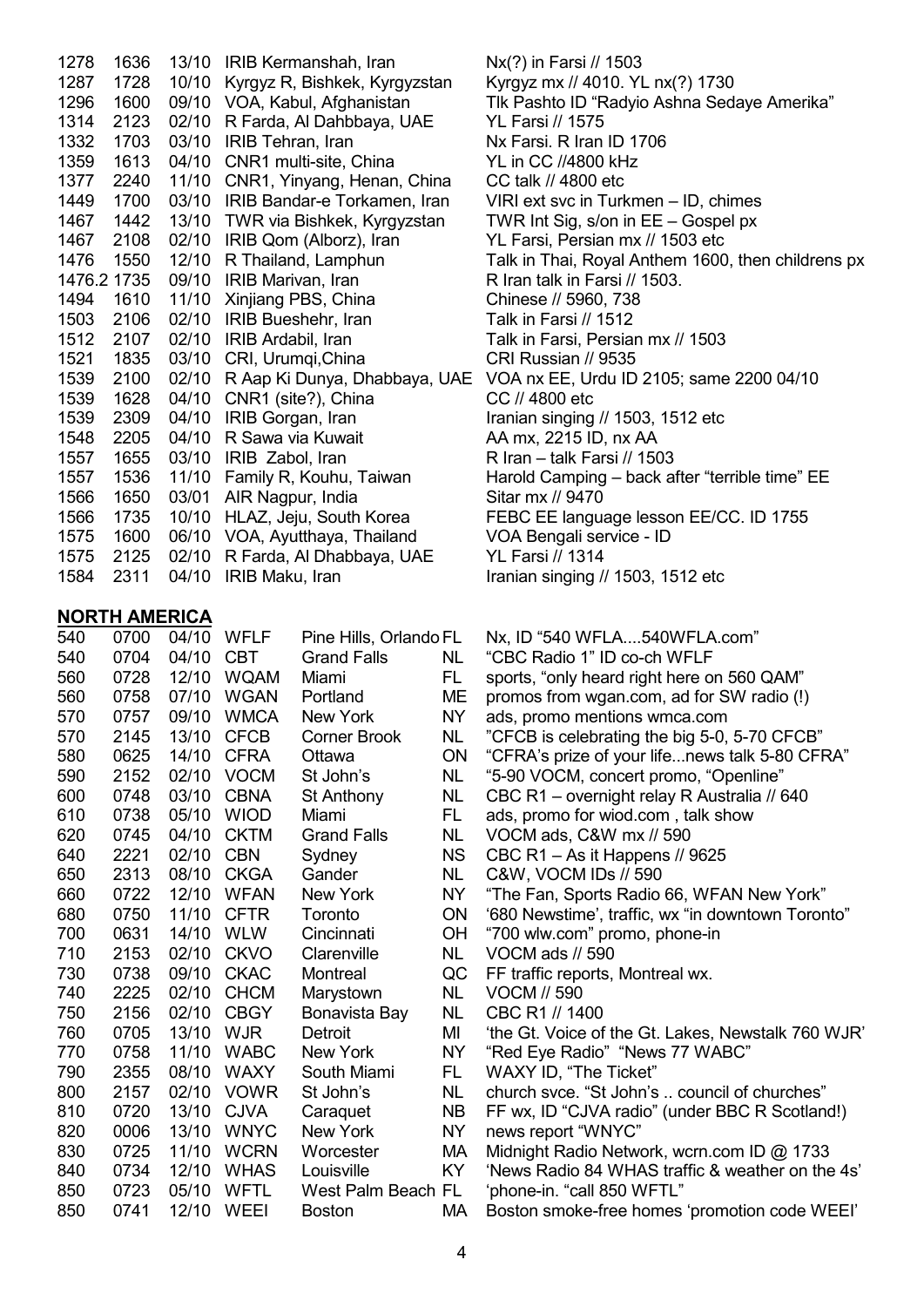| 860          | 0759         | 12/10 CJBC     |                            | Toronto                  | ON              | "La Première Chaîne de Radio Canada 860 AM"                        |
|--------------|--------------|----------------|----------------------------|--------------------------|-----------------|--------------------------------------------------------------------|
| 870          | 0746         | 12/10 WWL      |                            | <b>New Orleans</b>       | LA              | "all details of upcoming concerts at WWL.com"                      |
| 880          | 0753         |                | 04/10 WCBS                 | New York                 | <b>NY</b>       | "WCBS news three fifty four", ads                                  |
| 890          | 2340         | 08/10          | <b>WAMG</b>                | Dedham                   | МA              | SS "Flow Radio" show, ID "La Nueva Mega"                           |
| 930          | 2232         | 02/10          | <b>CJYQ</b>                | St Johns                 | <b>NL</b>       | "Newfoundland and Labrador's CJYQ"                                 |
| 930          | 2345         | 08/10          | <b>CFBC</b>                | St John                  | <b>NB</b>       | "the 60s, 70s, 80sClassic Hits on 93 CFBC"                         |
| 940          | 0640         | 12/10 WINZ     |                            | Miami                    | FL.             | Ad: Apex Pest Control (Florida), "at 940winz.com"                  |
| 950          | 2309         | 04/10 CKNB     |                            | Campbellton              | <b>NB</b>       | pop mx, "C-K-N-B" ID                                               |
| 960          | 0000         |                | 13/10 WEAV                 | Plattsburgh              | <b>NY</b>       | 'WEAV Plattsburgh-Burlington - The Zone 960 AM'                    |
| 970          | 0750         |                | 12/10 WZAN                 | Portland                 | ME              | Phil Hendrie Show. 0758 IDs "on 9-70 W-Zee-A-N"                    |
|              |              |                | <b>CKGM</b>                |                          |                 |                                                                    |
| 990          | 0728         | 10/10          |                            | Montreal                 | QC              | "ESPN 990 - Montreal Sports Radio"                                 |
| 1010         | 0715         | 07/10          | <b>WINS</b>                | New York                 | <b>NY</b>       | "ten ten Wins sport"                                               |
| 1010         | 0723         | 13/10          | <b>CFRB</b>                | Toronto                  | <b>ON</b>       | local ads, "Newstalk ten ten" ID                                   |
| 1020         | 2327         | 12/10          | <b>KDKA</b>                | Pittsburgh               | <b>PA</b>       | "the Voice of Pittsburgh, News Radio 10-20 KDKA"                   |
| 1030         | 0700         | 05/10          | <b>WBZ</b>                 | <b>Boston</b>            | MA              | "W-B-Zee" legal ID, plus website CBSBoston.com                     |
| 1050         | 0003         | 13/10          | <b>CHUM</b>                | Toronto                  | <b>ON</b>       | "Game Night on TSN 10-50, Toronto"                                 |
| 1050         | 0809         |                | 04/10 WEPN                 | New York                 | <b>NY</b>       | "ESPN New York"                                                    |
| 1060         | 0558         |                | 12/10 WQOM                 | <b>Natick</b>            | MA              | "Catholic Radio, WQOM 1060AMNew England"                           |
| 1080         | 0630         | 11/10 WTIC     |                            | Hartford                 | <b>CT</b>       | "Bob Cox for the WTIC weather center"                              |
| 1090         | 0015         |                | 13/10 WBAL                 | <b>Baltimore</b>         | <b>MD</b>       | sports, "WBAL" ID.                                                 |
| 1100         | 0659         | 14/10          | <b>WTAM</b>                | Cleveland                | <b>OH</b>       | talk px, brief ID "on WTAM eleven hundred"                         |
| 1110         | 0700         | 11/10          | <b>WBT</b>                 | Charlotte                | <b>NC</b>       | "WBT Charlotte, WBT-FM Chester & WBT.com"                          |
| 1120         | 0655         | 14/10          | <b>KMOX</b>                | St Louis                 | <b>MO</b>       | "the caring voice of St LouiS, KMOX"                               |
| 1130         | 0750         | 04/10          | <b>WBBR</b>                | New York                 | <b>NY</b>       | "on Bloomberg Television & Bloomberg 11-3-0"                       |
| 1140         | 0748         |                | 13/10 WQBA                 | Miami                    | FL.             | SS ads, promo "1140 La Voz de Miami"                               |
| 1140         | 2131         | 02/10          | <b>CBI</b>                 | Sydney                   | <b>NS</b>       | CBC R1 // 1400                                                     |
| 1170         | 0705         |                | 11/10 WWVA                 | Wheeling                 | <b>WV</b>       | "this is WWVA.com", weather.                                       |
| 1180         | 2239         | 13/10          | <b>WHAM</b>                | Rochester                | <b>NY</b>       | "join us Sun am at 7, right here on 1180 WHAM"                     |
| 1190         | 2227         | 12/10          | <b>WLIB</b>                | New York                 | <b>NY</b>       | Promo "on WLIB 11-90"W, r'n'b mx                                   |
| 1200         | 0003         | 05/10          | <b>WXKS</b>                | Newton                   | МA              | New England's News station Talk 1200 Boston                        |
| 1210         | 2220         | 03/10          | <b>VOAR</b>                | St John's                | <b>NL</b>       |                                                                    |
|              |              |                |                            |                          |                 | rel px, "VOARstrong family values"                                 |
| 1240         | 0845         | 13/10          | <b>CKIM</b>                | <b>Baie Verte</b>        | <b>NL</b>       | "on VOCM" ID //590.                                                |
| 1260         | 0717         | 11/10          | <b>UNID</b>                |                          |                 | Radio Disney IDs (likely WMKI Boston MA)                           |
| 1270         | 2238         | 09/10 CJCB     |                            | Sydney                   | <b>NS</b>       | Irish mx, Nth Sydney Hospital ann, CJCB jingle                     |
| 1290         | 0731         |                | 07/10 WJNO                 | West Palm Beach FL       |                 | WJNO ID, ads                                                       |
| 1290         | 0914         |                | 14/10 CFRW                 | Winnipeg                 | <b>MB</b>       | 'Fab 94-3'. Ad: Midtown Carwash 'Winnipeg's best'                  |
| 1300         | 0640         | 09/10          | <b>WJMO</b>                | Cleveland                | OН              | " Praise 1300 Cleveland's Inspiration station"                     |
| 1310         | 0623         | 13/10          | <b>CIWW</b>                | Ottawa                   | <b>ON</b>       | "Ottawa's only all news station - 1310 News"                       |
| 1310         | 0905         | 14/10          | <b>WLOB</b>                | Portland                 | <b>ME</b>       | "good morning it is now 5.05 on newstalk WLOB"                     |
| 1330         | 0624         | 11/10          | <b>WRCA</b>                | Watertown                | МA              | 'to place your program on 1330 WRCA call'                          |
| 1350         | 0603         | 09/10          | <b>WOYK</b>                | York                     | <b>PA</b>       | "Sports Radio 13-50 WOYK" "Yahoo Sports Radio"                     |
| 1350         | 2236         | 09/10          | <b>CKAD</b>                | Middleton                | <b>NS</b>       | "Today's Best CountryAVR"                                          |
| 1360         | 2300         | 12/10          | <b>WDRC</b>                | Hartford                 | <b>CT</b>       | "WDRC Hartford, the talk of Connecticut", AP nx                    |
| 1370         | 2205         | 09/10          | <b>WDEA</b>                | Ellsworth                | ME              | "the best music on the radio  on 1370 WDEA"                        |
| 1380         | 0629         | 14/10          | <b>CKPC</b>                | <b>Brantford</b>         | ON              | C&W, "Country 1380"                                                |
| 1380         | 0633         | 14/10          | <b>WWMI</b>                | St Petersburg            | FL.             | (pres) "Radio Disney" ID in mix.                                   |
| 1390         | 0705         | 08/10          | <b>WEGP</b>                | Presque Isle             | RI              | "on 13-90 WEGP, the station thatall the time"                      |
| 1400         | 0718         | 11/10          | <b>WSEG</b>                | <b>Savannah</b>          | <b>GA</b>       | "The new Star 1400 and FM 104.3"                                   |
| 1400         | 2130         | 02/10          | <b>CBG</b>                 | Gander                   | <b>NL</b>       | CBC R1 // 1140                                                     |
| 1410         | 0700         | 10/10          | <b>WPOP</b>                | Hartford                 | <b>CT</b>       | 'WAVZ New Haven, WPOP Hartford - ESPN radio                        |
|              |              |                |                            |                          |                 | 1300 & 1410' 'Monday Night Football'                               |
| 1420         | 0711         |                | 10/10 CKDY                 |                          | <b>NS</b>       |                                                                    |
| 1430         |              | 09/10          | <b>WENE</b>                | <b>Digby</b><br>Endicott |                 | "AVR: Today's Best Country". C&W mx.                               |
|              | 2230         |                |                            |                          | <b>NY</b>       | "Sporting Radio 1430-AMThe Team"                                   |
| 1430         | 2307         | 13/10          | <b>CHKT</b>                | Toronto                  | <b>ON</b>       | (pres) with Chinese language programme.                            |
| 1440         | 0650         | 10/10          | <b>WRED</b>                | Westbrook                | ME              | "96-3 FM The Big Jab" "Fox Sports Radio"                           |
| 1450         | 0703         | 13/10          | <b>WENJ</b>                | <b>Atlantic City</b>     | <b>NJ</b>       | "Here on 97.3 ESPN"                                                |
| 1460         | 0635         | 13/10          | <b>WDDY</b>                | Albany                   | <b>NY</b>       | (pres) "Your music, your way - Radio Disney"                       |
|              |              |                |                            |                          |                 |                                                                    |
| 1460<br>1470 | 0657<br>2255 | 13/10<br>08/10 | <b>CJOY</b><br><b>WWNN</b> | Guelph<br>Pompano Beach  | <b>ON</b><br>FL | Oldies. "Guelph's Greatest Hits 'CJOY' (sung)<br>station promo, ID |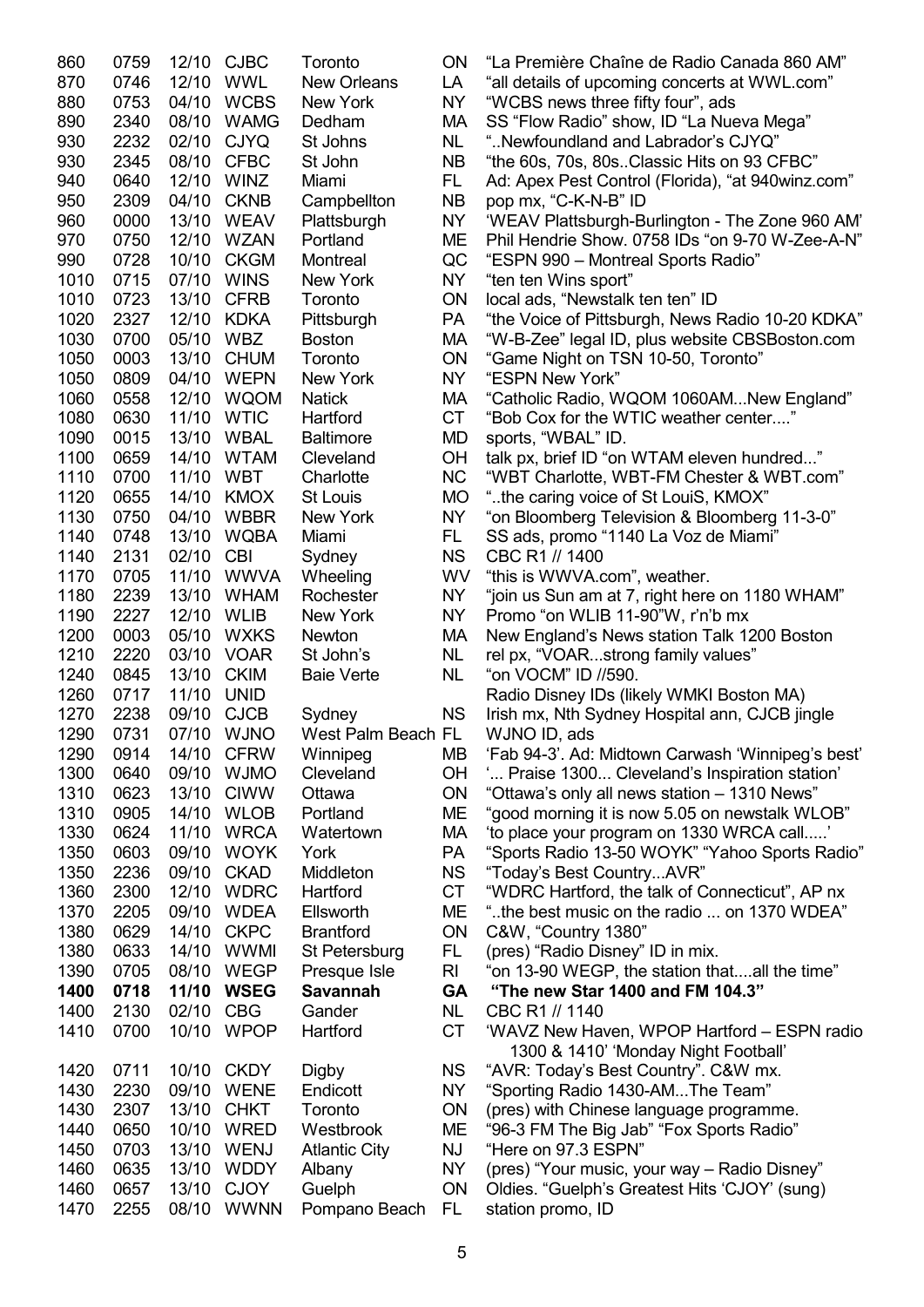| 1470 | 2315 | 11/10 | <b>WLAM</b> | Lewiston           |
|------|------|-------|-------------|--------------------|
| 1480 | 0703 | 07/10 | <b>WSAR</b> | <b>Fall River</b>  |
| 1490 | 2219 | 12/10 | <b>WBAE</b> | Portland           |
| 1500 | 0659 | 08/10 | <b>WFED</b> | Washington         |
| 1510 | 0702 | 10/10 | <b>WWZN</b> | <b>Boston</b>      |
| 1510 | 0738 | 13/10 | <b>WLAC</b> | <b>Nashville</b>   |
| 1520 | 2258 | 08/10 | WWKB        | <b>Buffalo</b>     |
| 1530 | 0900 | 13/10 | <b>WCKY</b> | Cincinnati         |
| 1540 | 0632 | 10/10 | <b>KXEL</b> | Waterloo           |
| 1540 | 0635 | 10/10 | <b>CHIN</b> | Toronto            |
| 1560 | 0756 | 04/10 | <b>WQEW</b> | <b>New York</b>    |
| 1570 | 0728 | 13/10 | <b>WNST</b> | Towson             |
| 1570 | 0830 | 14/10 | <b>CJLV</b> | Laval              |
| 1580 | 2307 | 09/10 | <b>CKDO</b> | Oshawa             |
| 1590 | 0612 | 14/10 | <b>WAKR</b> | Akron              |
| 1600 | 0702 | 08/10 | WUNR        | <b>Brookline</b>   |
| 1630 | 0700 | 13/10 | <b>KKGM</b> | Fort Worth         |
| 1640 | 0610 | 08/10 | WKSH        | <b>Sussex</b>      |
| 1650 | 0700 | 10/10 | WHKT        | Portsmouth         |
| 1650 | 2350 | 11/10 | <b>CINA</b> | Mississauga        |
| 1650 | 2355 | 11/10 | <b>CJRS</b> | Montreal           |
| 1660 | 2158 | 11/10 | WWRU        | Jersey City        |
| 1660 | 2346 | 04/10 | <b>WCNZ</b> | Marco Island       |
| 1670 | 0615 | 08/10 | <b>WPLA</b> | Dry Branch         |
| 1680 | 0559 | 08/10 | <b>WTTM</b> | Lindenwold         |
| 1690 | 0551 | 09/10 | <b>WPTX</b> | Lexington Park     |
| 1700 | 0625 | 08/10 | <b>KVNS</b> | <b>Brownsville</b> |
| 1700 | 2255 | 10/10 | <b>WJCC</b> | Miami Springs      |

#### **CENTRAL AMERICA & THE CARIBBEAN**

| 550   | 0755 | 11/10 | R Rebelde (3 sites), Cuba          | SS        |
|-------|------|-------|------------------------------------|-----------|
| 555   | 2330 | 06/10 | R ZIZ, St Kitts                    | ID,       |
| 560   | 0745 | 03/10 | R Rebelde, Moa, Cuba               | SS        |
| 570   | 0746 | 03/10 | R Reloj, Santa Clara, Cuba         | Nx        |
| 580   | 0717 | 07/10 | R Montecristi, Dominican Rep.      | nic       |
| 600   | 0735 | 05/10 | R Rebelde, Urbano Noris, Cuba      | SS        |
| 610   | 0738 | 05/10 | R Rebelde, Bahia Honda, Cuba       | SS        |
| 620   | 0737 | 07/10 | R Rebelde (2 sites), Cuba          | SS        |
| 630   | 0730 | 08/10 | R Progreso, Pinar del Rio, Cuba    | ID,       |
| 640   | 0725 | 07/10 | R Progreso (2 sites), Cuba         | mx        |
| 650   | 0728 | 06/10 | R Rebelde (2 sites), Cuba          | SS        |
| 650   | 0732 | 08/10 | R Progreso (2 sites), Cuba         | YL        |
| 670   | 0734 | 06/10 | R Rebelde, Arroyo Arenas, Cuba     | SS        |
| 710   | 0736 | 03/10 | R Rebelde (multi-site) Cuba        | SS        |
| 770   | 0725 | 06/10 | R Rebelde, Cuba                    | SS        |
| 790   | 0718 | 07/10 | R Reloj, Pinar del Rio, Cuba       | Nx        |
| 820   | 2240 | 02/10 | R Paradise, St Kitts & Nevis       | live      |
| 870   | 0734 | 06/10 | R Reloj, Sancti Spirius, Cuba      | Nx        |
| 900   | 0657 | 12/10 | W Radio, (2 sites) Mexico          | ecl       |
| 900   | 0700 | 12/10 | R Progreso, Cacocum, Cuba          | "Ra       |
| 939.9 | 0650 | 12/10 | XEQ La Q 9-40, D.F. Mexico         | "La       |
| 980   | 0708 | 08/10 | R Reloj, Bayamo, Cuba              | <b>Nx</b> |
| 980   | 0712 | 14/10 | XETU Estereo Vida, Tampico, Mexico |           |
|       |      |       |                                    | 99.       |
| 1020  | 0726 | 03/10 | R Reloj, Jorobo, Cuba              | SS        |
| 1060  | 0600 | 12/10 | R 26, Matanzas, Cuba               | "Ra       |
|       |      |       | (tnx Henrik Klemetz for help)      | tor       |
|       |      |       |                                    |           |

- ME oldies, ID between records "..1470 W-L-A-M"
- MA YL "the region's No 1.... WSAR"
- ME "AM 1400 and 1490"
- DC long full ID "Federal News Radio 1500 AM"
- MA "Revolution Boston", CNN News.
- TN "Fox News Radio 15-10 WLAC"
- NY 'progressive talk in western NY AM1520 WWKB'
- OH "1500 WCKY the 50,000 watt orange and black home of the Cincinnati Bengals"
- 1A Wewstalk 1540 KXEL' wx for Cedar Rapids etc
- ON China R Int relay "China Now" px.
- NY "Radio Disney" IDs, pops.
- **1570 0728 13/10 WNST Towson MD "visit us now on your 'phone WNST.net"**
- QC MoR mx, FF ID "vous ecoute 1570 Laval"
- 1580 2307 09/10 CKDO Oshawa ON oldies, "Classic Hits CKDO"
- OH "the Greatest Music Ever Made 1590 WAKR"
- MA ID in Spanish, then English.
- TX "KKGM Fort Worth Dallas a ?? broadcast station"
- WI "Radio Disney" pops,
- VA "WHKT Portsmouth, real conservative talk radio"
- ON Ads for Kebab shops, promo "on C-I-N-A radio"
- PQ "on 1650 on your AM dial". "Radio Shalom" ID
- NJ Korean tlk, ID "WWRU Jersey City New York City" FL The Avenue" ID inc 1410 AM Fort Myers, 1480
- AM Marco Island, 1660 AM & AvenueFLA.com' GA "Fox Sports 16-70"
- NJ Cuban mx, "1680 WTTM Lindenwold, Philadelphia"
- $MD$  lady with ID: "16-90 WPTX"
- TX soft rock, oldies "17 hundred KVNS"
- FL ID "WJCC 17 hundred..."

mx // 5025 ads, wx report. EE songs // 5025 reports, ticking clock. SS e mx, "Montecristi" IDs between tracks. talk // 5025 talk // 5025 talk // 5025 "Cuba Reportero RP" 6. nx "Reportero RP", SS **650 0728 06/10 R Rebelde (2 sites), Cuba SS songs // 5025 650 0732 08/10 R Progreso (2 sites), Cuba YL SS, mx // 570 (usually Rebelde on this freq)**  speech // 5025 ballad //5025 talk mentioning Cuba // 5025. ticking clock, ID, SS, 8 preacher to 2255, promo "TBN", EE. . ticking clock, ID // 570. SS 10ey ID (2 sites audible?) "Doble-U Radio" adio Progreso, Cadena Nacional...." 939.9 30 Mexico", "nueve cuarenta r(?) easy SS, ticking clock. ID "RR" in morse **980 °Estereo Vida, con exitos por siempre,** 

 99.3 FM y 980 AM" *(tnx Henrik Klemetz for help*) 'Radio Reloj' ID, time tones, slogan adio Veintiséis, desde Matanzas, Cuba.." time (*tnx Henrik Klemetz for help)* tones then "veintiséis, la hora: 2 en la madrugada"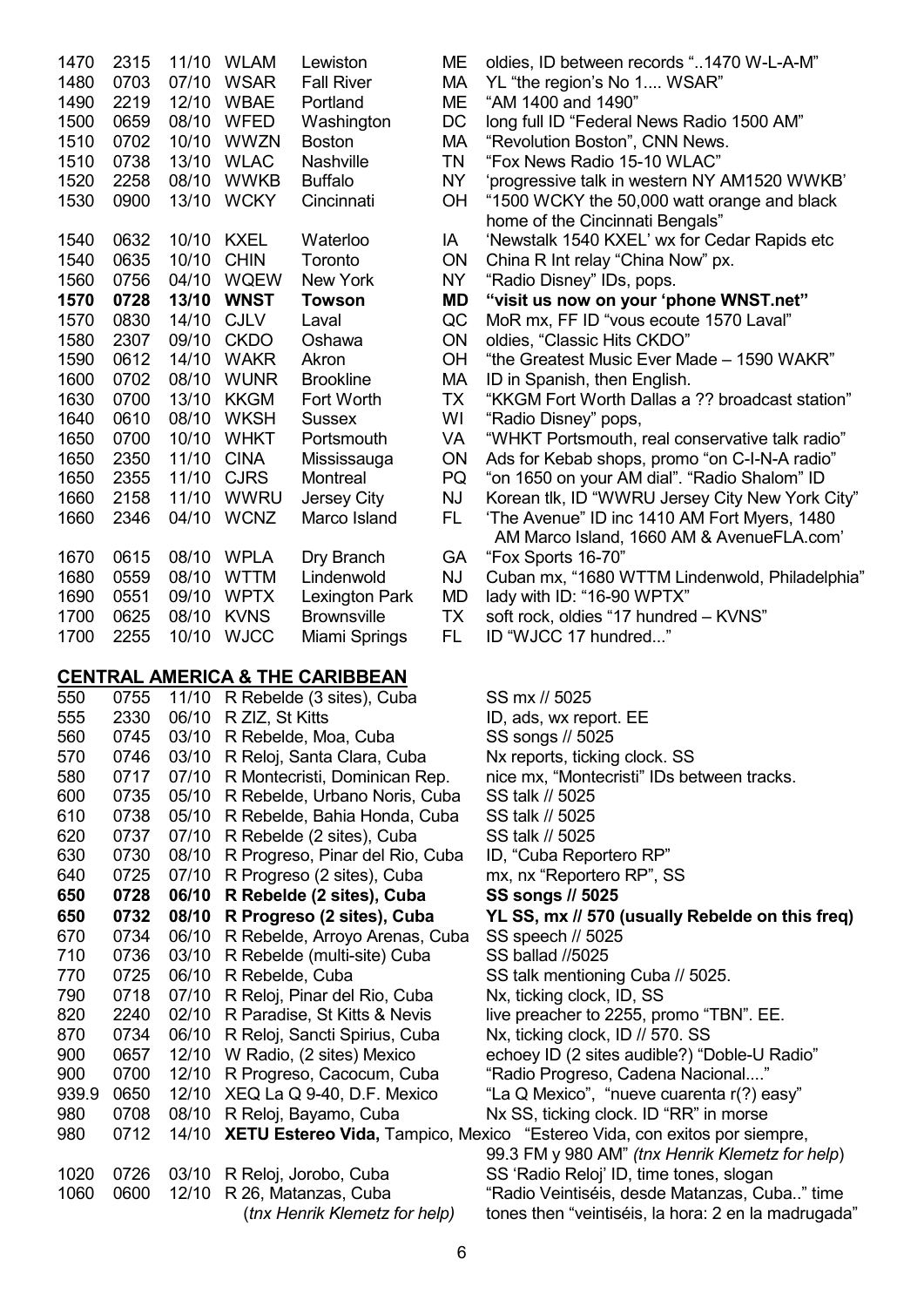| 1080 | 0800                 |       | 11/10 R Ciudad de la Habana, Cuba  | Full ID SS mentions 94.9 FM                                               |
|------|----------------------|-------|------------------------------------|---------------------------------------------------------------------------|
|      |                      |       |                                    | (not Radio Cadena Habana as listed)                                       |
| 1140 | 0730                 |       | 13/10 R Surco, Cuba                | SS time check for 0330, ID, Cuban mx                                      |
| 1180 | 0800                 |       | 04/10 R Rebelde, Villa Maria, Cuba | cumbia mx // 5025, slogans/ID SS                                          |
| 1280 | 0000                 | 07/10 | Notiuno, Arecibo, Puerto Rico      | SS talk, Notiuno ID/promos, SS                                            |
| 1300 | 0650                 |       | 09/10 PJD-2, St Maarten            | "more music right now on AM1300 PJD2"                                     |
| 1390 | 0650                 | 06/10 | WISA Isabela, Puerto Rico          | SS promos for nx, sports ID: "Boricua 7-40"                               |
| 1400 | 2303                 |       |                                    | 06/10 Harbour Light of Windwards, Grenada. BBC WS nx, US rel px from 2305 |
| 1520 | 2214                 | 02/10 | WVOZ, San Juan, Puerto Rico        | "Radio Voz" IDs, SS rendition of "My Way"                                 |
| 1540 | 2224                 | 06/10 | ZNS R. Bahamas                     | 'ZNS Radio News', 'Bahamas body building center'                          |
| 1550 | 0641                 | 09/10 | R Rebelde, Nuevitas, Cuba          | Spanish rock song // 5025 kHz.                                            |
| 1570 | 0703                 |       | 10/10 XERF Ciudad Acuña, Mexico    | SS "Radio PublicaoIMERXERFAM La Poderosa"                                 |
| 1610 | 2335                 |       | 02/10 Caribbean Beacon, Anguilla   | Dr Gene Scott // 6090                                                     |
| 1620 | 2355                 |       | 02/10 R Rebelde, Cuba              | SS songs // 5025                                                          |
|      |                      |       |                                    |                                                                           |
|      | <b>SOUTH AMERICA</b> |       |                                    |                                                                           |
| 550  | 0708                 | 07/10 | R Nacional de Colombia (2 sites)   | ID, "territorie Nacionalescucha R Nacional"                               |
| ר?ת  | <b>0615</b>          |       | 12/10 Melodia AM Rogota Colombia   | Cumbia my "Malodia AM con musica y 22 musica"                             |

| 550       |      | 0708 07/10 R Nacional de Colombia (2 sites)        | ID, "territorie Nacionalescucha R Nacional"                                        |
|-----------|------|----------------------------------------------------|------------------------------------------------------------------------------------|
| 730       |      | 0615 12/10 Melodia AM, Bogota, Colombia            | Cumbia mx, "Melodia AM con musica y ?? musica"                                     |
| 780       | 0716 | 08/10 R Coro, Coro, Venezuela                      | SS songs, full ID then jingle.                                                     |
| 1070      | 0646 | 05/10 R Sante Fé, Bogota, Colombia                 | songs, nice ID and slogan.                                                         |
| 1110      |      | 2325 06/10 R Venezuela, Carúpano, Ven              | Full ID/promo SS                                                                   |
| 1220      |      | 2315 06/10 R Globo, Rio de Janeiro, Brazil         | PP talk "Radio Globo" jingle                                                       |
| 1290      | 2320 | 02/10 R Puerto Cabello, Venezuela                  | lively SS song, 'Radio Puerto Cabello' IDs.                                        |
| 1310      | 0621 |                                                    | 09/10 R Nacional de Venezuela (2 sites) ID: "Radio Nacional de Venezuela presenta" |
| 1380      | 2347 | 06/10 Ondas del Mar, Pto Cabello, Ven              | SS mx, "Ondas del Mar1380" ID SS                                                   |
| 1470 2310 |      | 06/10 R Vibracion, Carúpano, Ven                   | SS ID, mx                                                                          |
|           |      | 1499.85 0649 06/10 R Santa Rosa, Lima, Peru (pres) | SS monologue pres on this off channel fq.                                          |
|           |      | 1500 0003 03/10 R Dos Mil, Cumaná, Venezuela       | SS ID audible in mush                                                              |
|           |      |                                                    |                                                                                    |

# **EUROPE**

| 153  | 0800 | 07/10 NRK Ingøy, Norway                    | Nx, then at 0803 NRK Finnmark local nx                     |
|------|------|--------------------------------------------|------------------------------------------------------------|
| 675  | 1400 | 05/10 NRK, Røst, Norway                    | NRK nx // LW 153. Local Bodö nx from 1403.                 |
| 963  | 1853 | 01/10 China R Int via Pori, Finland        | CC mx, px in Polish. 1900: Czech ID.                       |
| 981  | 1729 | 08/10 ERA Athens, Greece                   | Greek mx, talk //9420, 15630.                              |
| 1386 | 1700 | 03/10 VIRI via Lithuania                   | s/on RR, Koran                                             |
| 1395 | 2200 | 06/10 R Seagull, Jenni Baynton (pres)      | strong tones briefly hrd twice over Russian                |
| 1395 |      | 0900 07/10 R Seagull, Jenni Baynton, NL    | old rock, lots of jingles, IDs. SIO343                     |
| 1440 |      | 0729 06/10 R Zvezda, St Petersburg, Russia | ID, RR, strong $-$ only audible on 90 $^{\circ}$ beverage. |
| 1602 | 1650 | 09/10 R Waddenzee, Harlingen, Neths        | ID/jingle, Dutch mx                                        |
| 1602 |      | 1804 05/10 R Seagull, Harlingen, Neths.    | "Mandy's Musical Mix", EE.                                 |
|      |      | 1680u 2318 04/10 Rogaland R, Norway        | EE wx Norwegian Sea etc. ID, rpts in Norwegia              |
|      |      |                                            |                                                            |

# **UK LPAMs**

|      |  | 1134 0815 03/10 Gurkha R (pres Catterick)      |
|------|--|------------------------------------------------|
|      |  | 1287 1610 07/10 Victoria R Network, Kirkcaldy  |
|      |  | 1287 0825 12/10 Hospital R Glan Clwyd, Rhyl    |
|      |  | 1350 0736 09/10 R Nightingale, Rotherham Hosp. |
|      |  | 1350 0840 03/10 R Hope, Liverpool Hope Univ.   |
| 1521 |  | 0807 03/10 Flame CCR, Wirral                   |
|      |  | 1575 0853 07/10 R Tyneside, Newcastle          |
|      |  |                                                |

Nepali mx, talk in Nepali, mentioning Nepal. Promo for Twilight Time px, ID, C&W mx Multiple IDs, Bob Dylan track "on 1350 AM this is R Nightingale..." ID "Radio Hope, we're here when you are" ID, "Flame" jingle 1575 0853 07/10 R Tyneside, Newcastle dedication 'phone no 0191, info@radiotyneside







ID, rpts in Norwegian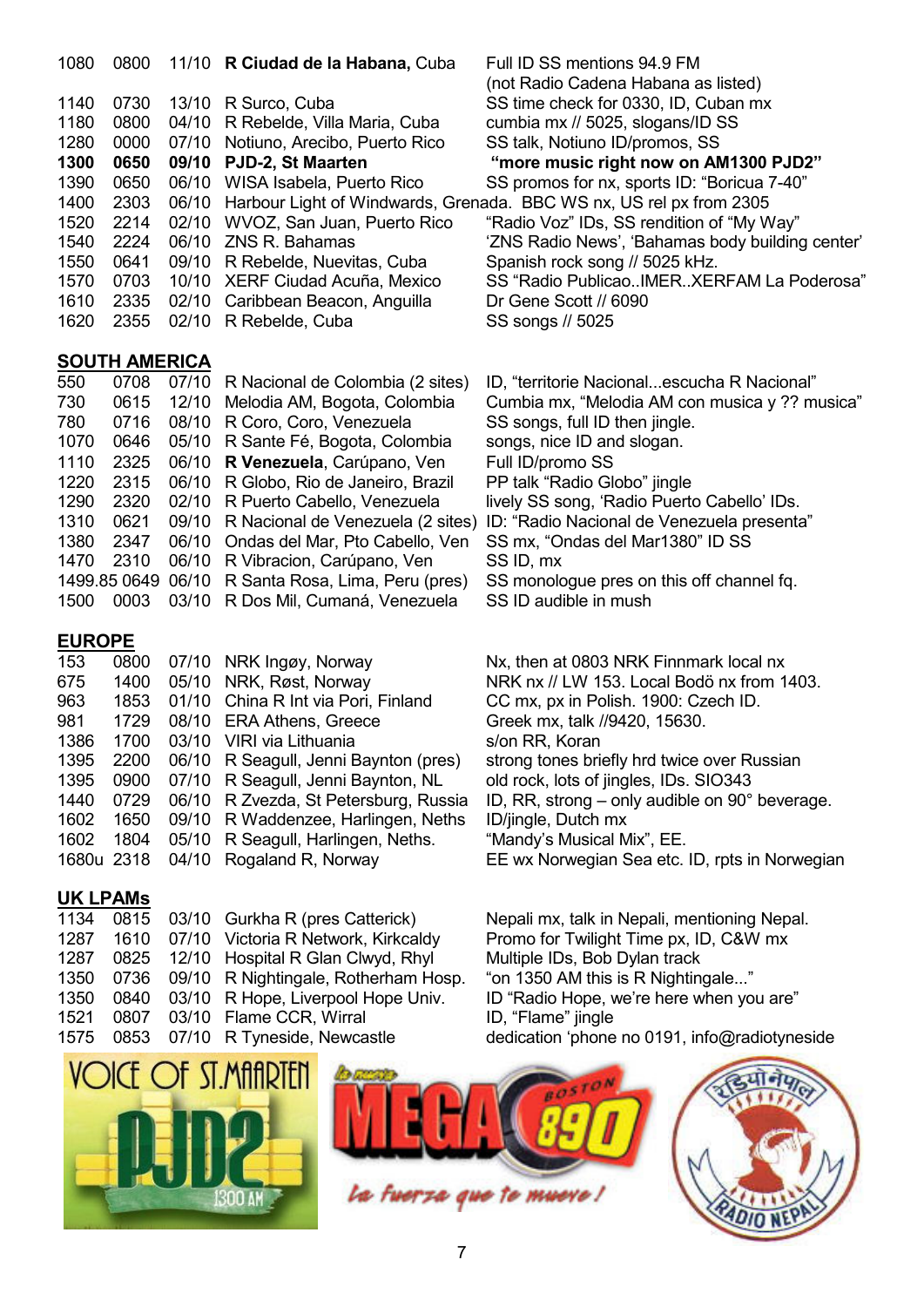# **SHORTWAVE**

| kHz          | <b>UTC</b>   | Station, programme details, language etc                                                                                         | <b>SIO</b> | <b>Date</b>            | <u>Init.</u> |
|--------------|--------------|----------------------------------------------------------------------------------------------------------------------------------|------------|------------------------|--------------|
| 2321.93      | 1643         | Tajik R, Dushanbe - harmonic (2x 1161 kHz). local mx, anns in VV.                                                                |            |                        |              |
|              |              | 1657 ""Sadoi Dushanbe". Weak, only audible on M East beverage                                                                    | 141        | 13/10 APs              |              |
| 2325         | 1750         | VL8T Tennant Creek, Australia - 'phone-in, aussie accents. Weak                                                                  | 142        | 09/10                  | APs          |
| 3200         | 1739         | TWR Swaziland - US religious px, EE                                                                                              | 344        | 04/10                  | DKs          |
| 3215         | 1812         | AWR via Meyerton, S Africa - English //3345.                                                                                     | 353        | 06/10 APs              |              |
| 3215         | 2310         | WWRB, USA (pres) - cont pop mx, US rel px 2328. EE                                                                               | 232        | 08/10 DKs              |              |
| 3255         | 1746         | BBC WS, Meyerton - Sports nx, EE. Utility QRM                                                                                    | 322        | 04/10                  | <b>DKs</b>   |
| 3255         | 1813         | BBC WS via Meyerton – news reports from SW Florida. EE.                                                                          | 353        | 06/10 APs              |              |
| 3320         | 1740         | R Sonder Grense, Meyerton, S Africa. mx, ads, Afrikaans.                                                                         | 233        | 04/10 DKs              |              |
| 3325         | 1648         | RRI Palangkaraya (pres) - light, romantic songs, mx, ID? @ 1654.                                                                 |            |                        |              |
|              |              | 1659: Hawaiian guitar tune "Love Ambon", off 1701. Muffled audio.                                                                | 252        | 02/10 APs              |              |
| 3345         | 1810         | AWR via Meyerton, S Africa - EE ann PO Box 72 address. //3215                                                                    | 353        | 06/10                  | APs          |
| 3929         | 1607         | VO Kurdistan - Talk in Kurdish to 1630. Heavy jamming.                                                                           |            | 322J 13/10             | <b>DKs</b>   |
| 3975         | 1700         | R Pakistan, Islamabad - News in EE // 11590, 15265                                                                               | 244        | 05/10                  | <b>DKs</b>   |
| 3975         | 1700         | Azad Kashmir R, Islamabad – EE nx to 1710. Ann radio.gov.pk                                                                      | 353        | 05/10 APs              |              |
| 3975         | 1737         | Azad Kashmir R, Islamabad - local mx, low level talk. Off 1759?                                                                  | 444        | 04/10 APs              |              |
| 3985         | 2215         | Vo Croatia, Deanovec - English news, war crimes, Serbia.                                                                         | 454        | 06/10 APs              |              |
| 3995         | 1830         | VoA via Biblis - "Welcome to the Voice of America in Croatian".                                                                  | 454        | 05/10 APs              |              |
| 3995         | 1846         | HCJB via Germany - 'Spotlight': Khymer landmines. EE px. GG ID. 454                                                              |            | 09/10 APs              |              |
| 4760         | 1619         | TWR Swaziland - VV px, mention Harare, Zimbabwe + 'phone no.                                                                     |            |                        |              |
|              |              | 1623 ann twr email then EE ID, Int sig. Blank carrier 1626+                                                                      | 343        | 13/10 APs              |              |
| 4789.93      | 0708         | R Vision, Chiclayo, Peru (pres) – Man in Spanish – weak.                                                                         | 141        | 06/10 APs              |              |
| 4810         | 1731         | AIR Bhopal, India – English news, item on TV channels.                                                                           | 343        | 07/10 APs              |              |
| 4810         | 1810         | Armenian R, Yerevan - Nx, Arabic, ext svc, ID "Idaad al Armenia"                                                                 | 233        | 06/10 DKs              |              |
| 4828         | 1729         | Vo Zimbabwe, Gweru - ID, ann. sched.: weekdays 1800-midnight                                                                     |            |                        |              |
|              |              | GMT (sic) on 4828, 5975 + 585 kHz MW. (really Zimbabwe time?                                                                     |            |                        |              |
|              |              | So 1600-2200 UTC? - have never seen 585 kHz reported either)                                                                     | 343        | 07/10 APs              |              |
| 4828         | 2202         | Vo Zimbabwe, Gweru - discussion in EE, "Zimbabwe today"                                                                          | 342        | 04/10 APs              |              |
| 4840         | 0735         | WWCR Nashville - Spanish px, (rel play?).                                                                                        | 354        | 02/10 APs              |              |
| 4860         | 1907         | AIR Delhi - Overseas svce, Indian mx, Urdu?                                                                                      | 343        | 07/10 APs              |              |
| 4880         | 1745         | SW R Africa via Meyerton - interview about Zimbabwe, EE.                                                                         | 443        | 09/10 APs              |              |
| 4905         | 2233         | Xizang PBS, Lhasa - News in English //4920. Het, so best on LSB                                                                  | 444        | 10/10 APs              |              |
| 4905         | 2245         | Tibet PBS, Lhasa. "Holy Tibet" px - tourism in Tibet // 4920. EE                                                                 | 344        | 07/10 DKs              |              |
| 4920         | 2232         | Xizang PBS, Lhasa - English news //4905.                                                                                         | 454        | 10/10 APs              |              |
| 4930         | 1652         | Studio 7 via Botswana - EE rpts "reporting from Gweru" VoA IDs.                                                                  | 353        | 11/10 APs              |              |
| 4975         | 1700         | VO Russia, Dushanbe, Tajikistan - News. EE                                                                                       | 344        | 01/10                  | DKs          |
| 4975.96      | 1904         | UBC R, Uganda – English news with OM.                                                                                            | 343        | 07/10 APs              |              |
| 5000         | 1639         | WWVH, Hawaii - Time pip, YL with time anns every minute. EE                                                                      | 222        | 13/10                  | DKs          |
| 5010         | 1642         | RTM Malagasy - FF talk, accordion mx, co-ch AIR w/Indian mx.                                                                     | 232        | 02/10 APs              |              |
| 5010<br>5010 | 1640<br>1642 | RTM Malagasy – VV talk, mention Madagascar. AM+USB.<br>AIR Thiruvananthapuram - OM in VV. Clear on LSB!                          | 232<br>333 | 13/10 APs              |              |
| 5010         | 1650         |                                                                                                                                  | 344        | 13/10 APs              |              |
| 5015         | 1806         | AIR Thiruvananthapuram – slow Indian music, co-ch Madagascar.<br>AIR Delhi - classical mx px "Concert Hall". OM ID as "Rajastani |            | 02/10 APs              |              |
|              |              |                                                                                                                                  |            | 04/10 APs              |              |
| 5025         | 0734         | Channel" 1830: EE news, but cut off in mid-sentence @ 1834.<br>R Rebelde, Cuba - light mx, promo "musica popular Cubana"         | 343<br>253 | 02/10 APs              |              |
| 5025         | 2142         |                                                                                                                                  |            |                        |              |
| 5035         | 2145         | VL8K Katherine, Australia – pop, tc "past 7". (4835, 4910 not hrd)                                                               | 232<br>141 | 03/10 APs<br>04/10 APs |              |
| 5050         | 2243         | R Aparecida, Brazil - PP talk, hymns //9630<br>Beibu Bay R, China - CC piano mx, ID "BBR" inc EE, Vietnamese. 252                |            | 06/10 APs              |              |
| 5066.33      | 1815         | R Candip, Bunia, DR Congo (pres) – YL & OM in FF, much static.                                                                   | 141        | 06/10 APs              |              |
| 5066.35      | 1857         |                                                                                                                                  | 141        |                        |              |
| 5910         | 0754         | R Candip, Bunia, DR Congo – Af mx, OM ann, drums, off @ 1902.<br>R Alcaravan, Pto Lleras, Colombia. Light mx, IDs. SS            | 243        | 07/10 APs<br>06/10     | <b>DKs</b>   |
| 5965         | 0920         | Vatican R. Papal audience introduced in EE, GG, SS, etc                                                                          | 242        | 12/10                  | <b>DKs</b>   |
| 5980         | 1000         | Hamburger Lokal R, Kall. PCJ Media special px, EE                                                                                | 242        | 03/10                  | <b>DKs</b>   |
| 5980         | 0930         | Hamburger Lokal R, Kall. World of Radio. Barely audible. EE                                                                      | 141        | 04/10                  | <b>DKs</b>   |
| 5980         | 0930         | Hamburger Lokal R, Kall. World of Radio. Better sig than last wk                                                                 | 242        | 11/10                  | <b>DKs</b>   |
| 5980         | 0930         | Hamburg Lokal R, Kall. 'World of Radio'. fading, QRM ex R Marti                                                                  | 242        | 11/10 APs              |              |
|              |              |                                                                                                                                  |            |                        |              |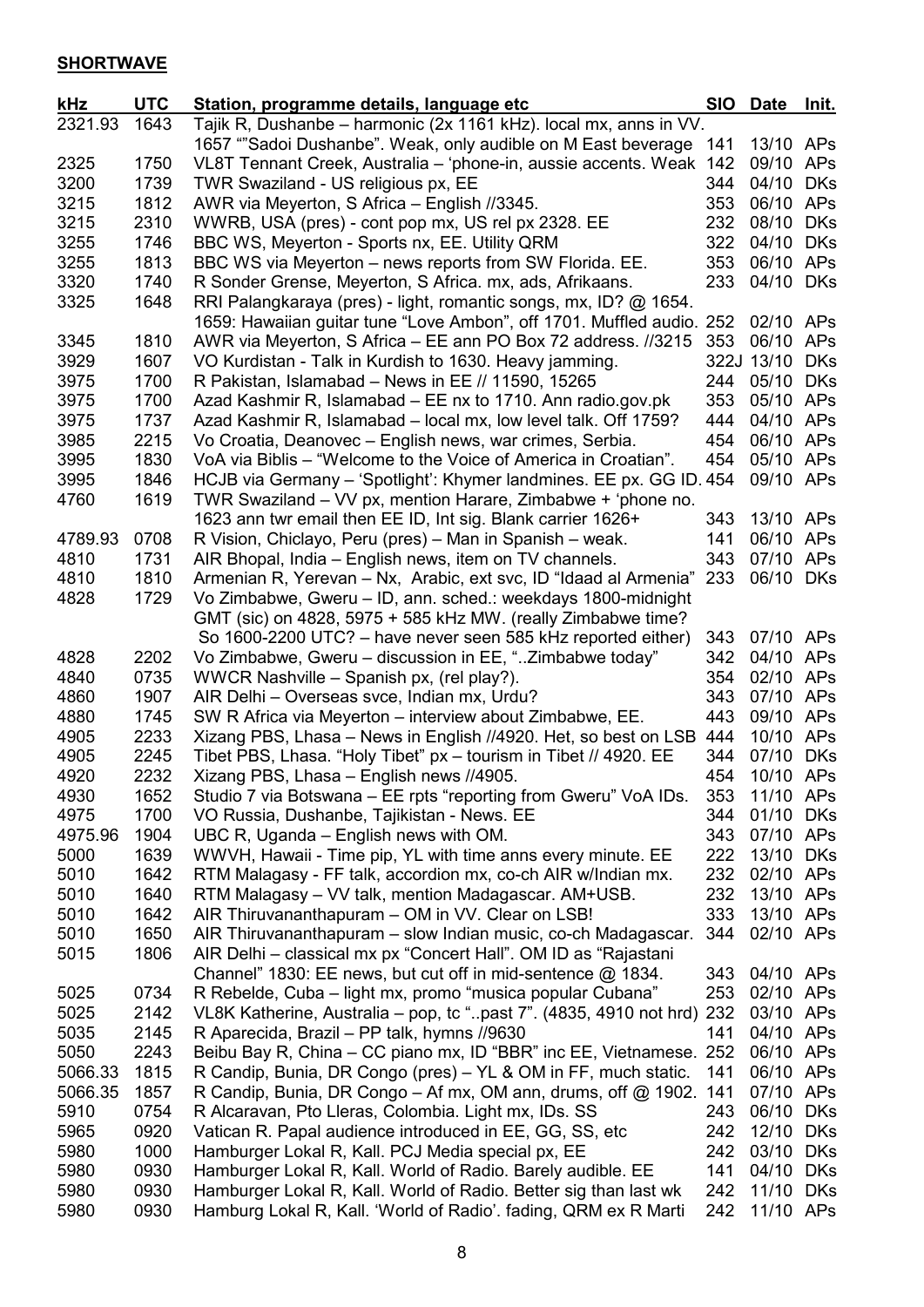| 5985            | 1340         | Shiokaze, Japan. To N Korea. YL in JJ(?) piano mx background                                                          | 242        | 13/10          | <b>DKs</b>        |
|-----------------|--------------|-----------------------------------------------------------------------------------------------------------------------|------------|----------------|-------------------|
| 5985.84         | 1550         | Myanma R, Yangon. Western pop mx, YL ID at 1600 EE                                                                    | 232        | 13/10          | <b>DKs</b>        |
| 5995            | 2235         | R Mali, Bamako. Announcements, FF. (seems improved audio)                                                             | 333        | 10/10          | <b>DKs</b>        |
| 6025            | 2235         | Tibet PBS, Lhasa. "Holy Tibet" - tourism in Tibet. EE // 6130                                                         | 333        | 10/10          | <b>DKs</b>        |
| 6030            | 0750         | R Marti, Greenville. SS, "Radio Marti" ID, 0800: "Noticias"                                                           | 242        | 02/10          | <b>APs</b>        |
| 6049.52         | 1458         | RTM, Malaysia. Pop mx, ID/jingle sounded like "Salam FM", anthem                                                      | 222        | 03/10          | <b>DKs</b>        |
| 6050            | 0828         | HCJB, Ecuador. Anthem, s/on in pres Quechua, Ecuadorean mx                                                            | 242        | 03/10          | <b>DKs</b>        |
| 6095            | 1520         | Mighty KBC via Wertachtel. Oldies, mightykbc@gmail.com                                                                | 444        | 09/10          | <b>DKs</b>        |
| 6102            | 1530         | R Afghanistan, Kabul. Int sig, s/on ID, nx EE                                                                         | 333        | 10/10          | <b>DKs</b>        |
| 6102            | 1550         | R Afghanistan, Kabul. Nx – new highway to Balkh. EE                                                                   | 344        | 03/10          | <b>DKs</b>        |
| 6115            | 2050         | Family R via Wertachtel. Bible readings in slow EE, ID in AA                                                          | 444        | 04/10          | <b>DKs</b>        |
| 6130            | 2235         | Tibet PBS, Lhasa. "Holy Tibet" - tourism in Tibet. EE // 6025                                                         | 333        | 10/10          | <b>DKs</b>        |
| 6165            | 2136         | R Chad, Ndjamena. African hi-life mx, ID. tx cut off 2150.                                                            | 344        | 02/10          | <b>DKs</b>        |
| 6170            | 0701         | R New Zealand. EE nx.sports & wx then "Sounds Historical" px.                                                         | 343        | 02/10          | APs               |
| 6170            | 0815         | R New Zealand Int. mx, " presents 'Sounds of the Pacific" EE.                                                         | 252        | 05/10          | APs               |
| 6185            | 0800         | R Educacion, Mexico. LA mx, IDs at 0805. SS                                                                           | 142        | 06/10          | <b>DKs</b>        |
| 7175            | 1735         | VOBME, Eritrea. Typical Horn of Africa mx // 9820. VV                                                                 | 344        | 01/10          | <b>DKs</b>        |
| 7210            | 1725         |                                                                                                                       | 333        | 01/10          | <b>DKs</b>        |
| 7230            | 0855         | VOA Studio 7 via Sao Tome. Discussion on Zimbabwe, EE<br>R Rossii, Yakutsk. Local ID 0859 "Radio Rossii Sakha", nx RR | 243        | 12/10          | <b>DKs</b>        |
| 7295            |              |                                                                                                                       |            |                |                   |
|                 | 1459         | Traxx FM, Malaysia. Plug for Retro show, ID. EE                                                                       | 344        | 03/10          | <b>DKs</b>        |
| 7330            | 1820         | R VOP via Madagascar. Talk mentions Zimbabwe, MDC. ID.VV                                                              | 243        | 05/10          | <b>DKs</b>        |
| 7440            | 1628         | RNZI, Wellington. Mailbox px - David Riquish on radio in FSM                                                          | 222        | 03/10          | <b>DKs</b>        |
| 7520            | 1850         | R Tirana, Albania. Nx EE //13735. Back on air after 2 months                                                          | 444        | 07/10          | <b>DKs</b>        |
| 9420            | 1731         | Vo Greece. typical Greek mx, talk //981, 15630.                                                                       | 444        | 08/10          | APs               |
| 9479            | 2100         | WTWW, USA. Glenn Hauser - World of Radio 1586. EE                                                                     | 244        | 13/10          | <b>DKs</b>        |
| 9479            | 2102         | WTWW, USA. 'World of Radio' #1586. 2130: 'Biblical Antiquities'                                                       | 344        | 13/10          | <b>APs</b>        |
| 9564.92         | 0805         | Super R Deus e Amor, Curitiba, Brazil. songs, OM in PP.                                                               | 353        | 06/10 APs      |                   |
| 9559.94         | 1710         | R Ethiopia (pres). Horn of Africa style songs (splatter ex 9555)                                                      | 232        | 02/10 APs      |                   |
| 9595            | 1350         | Nikkei R, Nagara, Japan. EE language. lessons OM+YL in JJ/EE                                                          |            |                |                   |
|                 |              | 1359: Japanese ID 1400: cont. pop songs. 1459 close.                                                                  | 333        | 13/10          | <b>APs</b>        |
| 9600            | 1615         | VIRI, Iran. Discussion on forthcoming US withdrawal from Iraq. EE                                                     | 343<br>444 | 11/10          | <b>DKs</b>        |
| 9625<br>9629.96 | 2210<br>2147 | CBC N.Quebec, Sackville. CBC R1 As it Happens // 1400. EE<br>R Aparecida, Brazil. hymns, PP //5035 kHz.               | 131        | 02/10<br>04/10 | <b>DKs</b><br>APs |
| 9645.4          | 0757         | R Bandeirantes, Sao Paulo, Brazil. promo, ID before 0800 pips.                                                        | 252        | 06/10          | APs               |
| 9675            | 0830         | R Cancao Nova, Cachoeira, Brazil. Religious px, ID PP                                                                 | 243        | 11/10 DKs      |                   |
| 9770            | 1730         | Polish R, Moosbrunn. "Multitouch" px - Polish R to leave SW. EE                                                       | 555        | 05/10 DKs      |                   |
| 9820            | 1735         | VOBME, Eritrea. Typical Horn of Africa mx // 7175. VV                                                                 | 222        | 01/10          | <b>DKs</b>        |
| 9930            | 1640         | R Bar-Kulan via Meyerton. OM & YL talk in Somali? Mention of                                                          |            |                |                   |
|                 |              | Bar-Kulan. Cut off in mid-sentence at 1656.                                                                           | 333        | 06/10 APs      |                   |
| 9955            | 0800         | WRMI Miami, USA. WRMI ID under loud jamming noise.                                                                    | --1        | 05/10          | <b>DKs</b>        |
| 10000           | 0915         | WWVH Hawaii. Time signals, YL announcing time. EE                                                                     | 242        | 04/10          | <b>DKs</b>        |
| 10000           | 2210         | Observatorio Nacional, Brazil. time pips & time anns in PP.                                                           | 242        | 06/10 APs      |                   |
| 11590           | 1700         | R Pakistan, News in EE // 3975, 15265                                                                                 | 444        | 05/10          | <b>DKs</b>        |
| 11670           | 2131         | AIR General Overseas Svce. listener rpts, "Faithfully Yours" EE                                                       | 544        | 03/10 APs      |                   |
| 11675           | 1230         | Polish R via Moosbrunn. MultiTouch- B11 using MW1296 ex SW                                                            | 444        | 13/10 DKs      |                   |
| 11695           | 2128         | R Australia, Shepparton. stck mkt rpt, 'across Asia & the Pacific'                                                    | 454        | 03/10 APs      |                   |
| 11720           | 1836         | R Pilipinas, Tinang. Filipino px, inc odd words in English.                                                           | 354        | 05/10 APs      |                   |
| 11955           | 2127         | AWR Moosbrunn, Austria. EE, ann address in Accra, Ghana.                                                              | 444        | 03/10 APs      |                   |
| 14670u          | 2123         | CHU Ottawa, Canada. EE time anns, alternating EE/FF IDs.                                                              | 253        | 03/10 APs      |                   |
| 15190           | 0850         | R Inconfidencia, Belo Horizonte, Brazil. Brazilian mx, ID 0857.PP                                                     | 243        | 04/10          | <b>DKs</b>        |
| 15265           | 1700         | R Pakistan, nx in EE // 3975, 11560. Audio very distorted. EE                                                         | 342        | 05/10          | <b>DKs</b>        |
| 15290           | 0820         | NHK World via Issoudun. Sixties EE pop – Zombies etc. YL in JJ.                                                       | 454        | 06/10 APs      |                   |
| 15345.35 2205   |              | R Nacional, Argentina. "Radio Nacional" song, SS ID (Sunday)                                                          | 344        | 02/10          | <b>DKs</b>        |
| 15385.35 1800   |              | KJES, Vado, New Mexico, USA. s/on ID – children singing. EE                                                           | 242        | 05/10          | <b>DKs</b>        |
| 15385.38 1807   |              | KJES, Vado, New Mexico, USA - Jesus' trial & crucifiction. 1830:                                                      |            |                |                   |
|                 |              | child's voice with ID and 'Lord's Ranch' address. EE.                                                                 | 354        | 09/10 APs      |                   |
| 15420.28 1905   |              | WBCQ, USA (pres) EE religious px (in AM+USB only)                                                                     | 252        | 01/10 APs      |                   |
| 15630           | 1732         | Vo Greece. typical Greek mx, talk //981, 9420.                                                                        | 454        | 08/10 APs      |                   |
| 20000           | 1612         | WWV, Fort Collins, USA. Time signals, OM w/time anns                                                                  | 243        | 07/10          | <b>DKs</b>        |